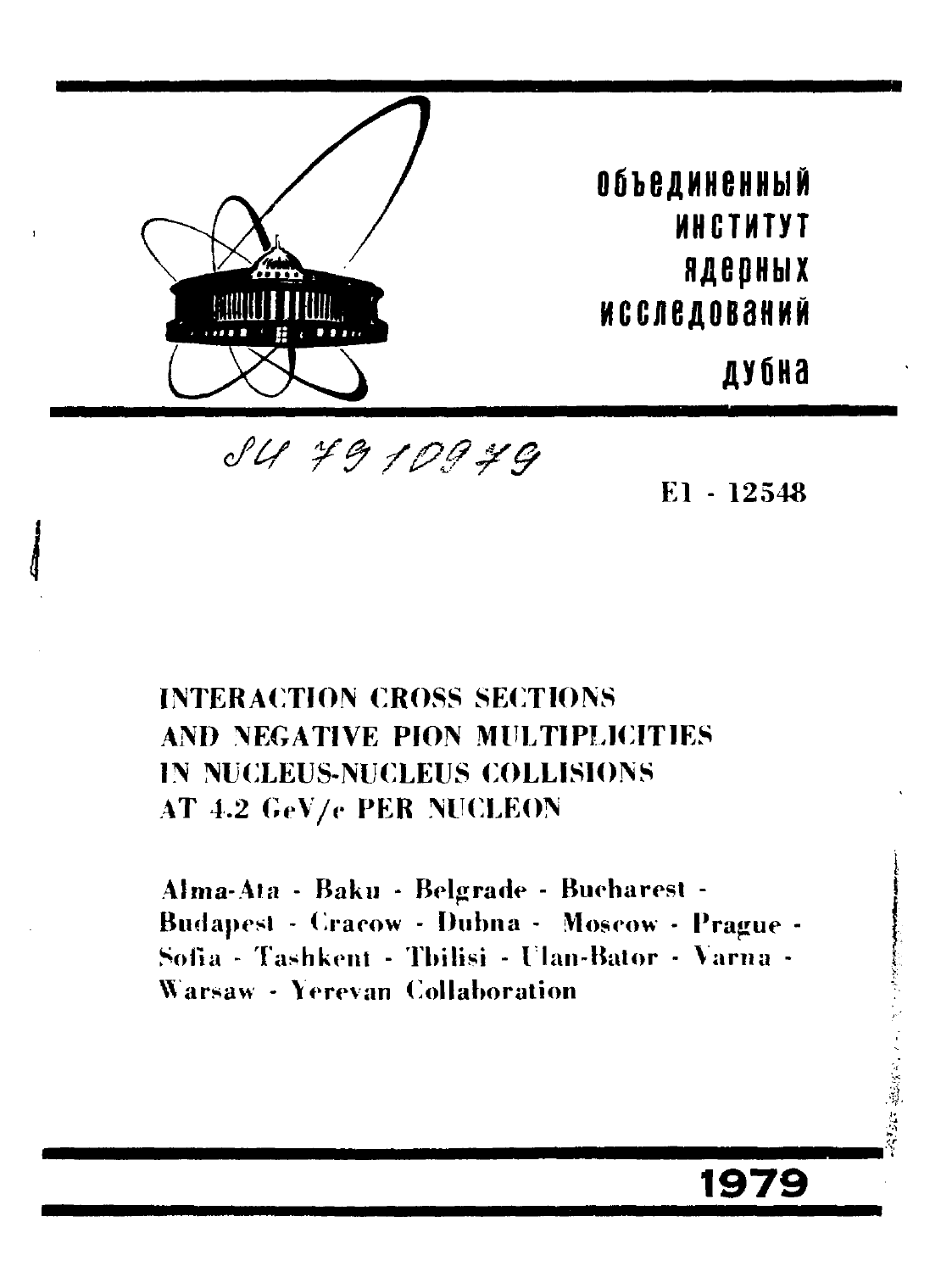**N.Angelo , A.I.Anoshin , N.Ahabablan, T.Baatar, A.M.Baldin, J.Bartke, A.P.Cheplakov, L.A.Didenko', S.V.Dzhmukhadze2, A.P.Gasparian.L.D.Grekova, N.S.Grigalashvili2, V.G.Grishin, I.A.Ivanovskaya, L.Jenlk, T.Kanarek, E.N.Kladnitskaya, D.K.Kopylova, V.B.Lyubimov, S.I.Lyutov '.N.N.Melnikova, V.F.Nikitina, V.H.Popova', L.M.Shcheglova', A.I.Shklovskaya, A.N.Solominj M. I .Soloviev, M.K.Sulejmanov3, G.P.Toneeva', D.Tuvdendorzh Joint Institute for Nuclear; Research, Dubna E.O.Abdrahmanov, A.N.Hasina, I.Ya.Chasnikov, A.Sh.Gaitinov, I .S.Streltsov, A.Kh.Vinitsky Institute of High Energy Physics, Kazakh Academy of Sciences, Alma-Ata O.B.Abdinov, R.R.Mechtiev Institute of Physics, Azerbaijan Academy of Sciences, Baku S.Backovic, S.Drndarevic, O.Krpic, V.Sakota Institute of Physics, Belgrade E.Balea, O.Balea, V.Boldea, S.Hakman, T.Ponta Central Institute for Physics, Bucharest T.Gemesy, S.Krasznovszky, D.Pinter Central Research Institute for Physics, Budapest M.Kowalski Institute of Nuclear Physics, Cracow I.N.Erofeeva, V.S.Murzin, L.N.Smirnova Scientific Research Institute for Nuclear Physics, Moscow State University, Moscow Z.Korbet, Z.Trka, Ya.Trkova Charles University, Prague P.Kerachev, P.Markov, H.Semerdzhfev Institute for Nuclear Research and Nuclear Energy, Sofia S.A.Azimov, Sh.V.Inogamov, K.T.Turdaliev, A.A.Yuldashev, B.S.Yuldashev Physical and Technical Institute of the Uzbek Academy of Sciences,Tashkent N.S.Ariaglobeli, H.A.Dasaeva, T.G.Hakharadze, Yu.V.Tevzadze, M.V.Topuridze, E.T.Tslvtsivadze Tbilisi State University, Tbilisi S.Chadraa, N.Dalkhazhav, R.Togoo Institute of Physics and Mathematics of the Mongolian Academy of Sciences, Ulan-Bator O.ArmutlIjsky, S.Prokopeva Higher Machino-Electrotechnical Institute, Varna**  H.Bia/kowska, D.Kie/czewska, K.Lang **Institute of Experimental Physics, Warsaw University, Warsaw N.M.Ahababian, G.R.Gulkanian, Z.A.Kirakoslan, S.A.Korchagin, V.A.Vartanian Yerevan Physical Institute, Yerevan** 

**MARK STATE** 

**<sup>•</sup> On leave from the Scientific Research Institute for Nuclear Research, Moscow State University, Moscow.** 

**<sup>J</sup> 0 n leave from the Tbilisi State University, Tbilisi.** 

**<sup>J</sup> 0n leave from the Institute of Physics of the Azerbaijan Academy of Sciences, Baku.**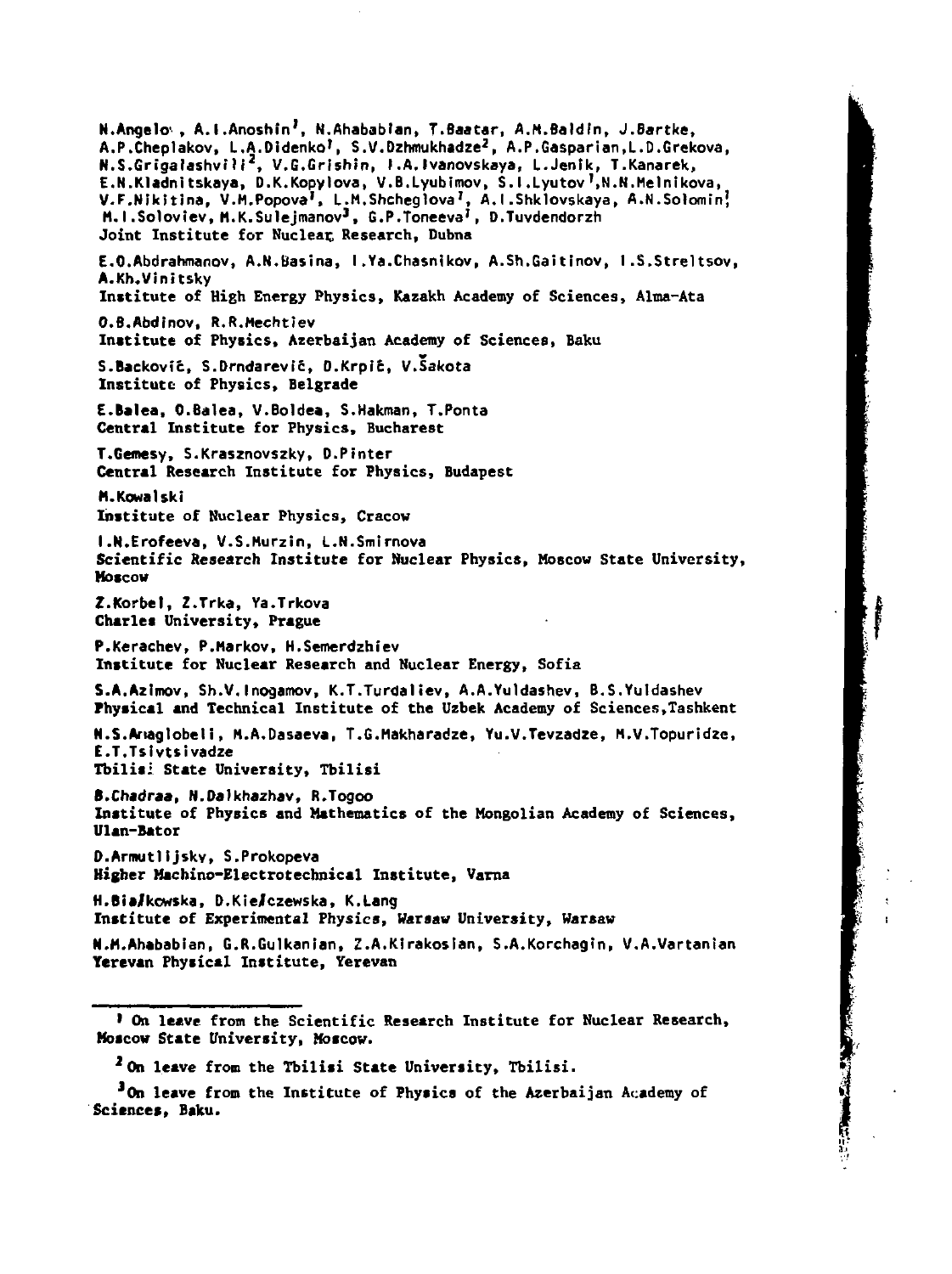## **El - 12548**

**地方的 地方的复数 地方的 医中性** 

## **INTERACTION CROSS SECTIONS AND NEGATIVE PION MULTIPLICITIES IN NUCLEUS-NUCLEUS COLLISIONS AT 4.2 GeV/e PER NUCLEON**

**Alma-Ata - Baku - Belgrade - Bucharest - Budapest - Oarow - Dubna - Moscow - Prague - Sofia - Tashkent - Tbilisi - Ulan-Bator - Varna - Warsaw - Yerevan Collaboration** 

**Submitted to X International Symposium on Multiparticle Dynamics, Goa, India, and to the VIII International Conference on High Energy Physics and Nuclear Structure, Canada**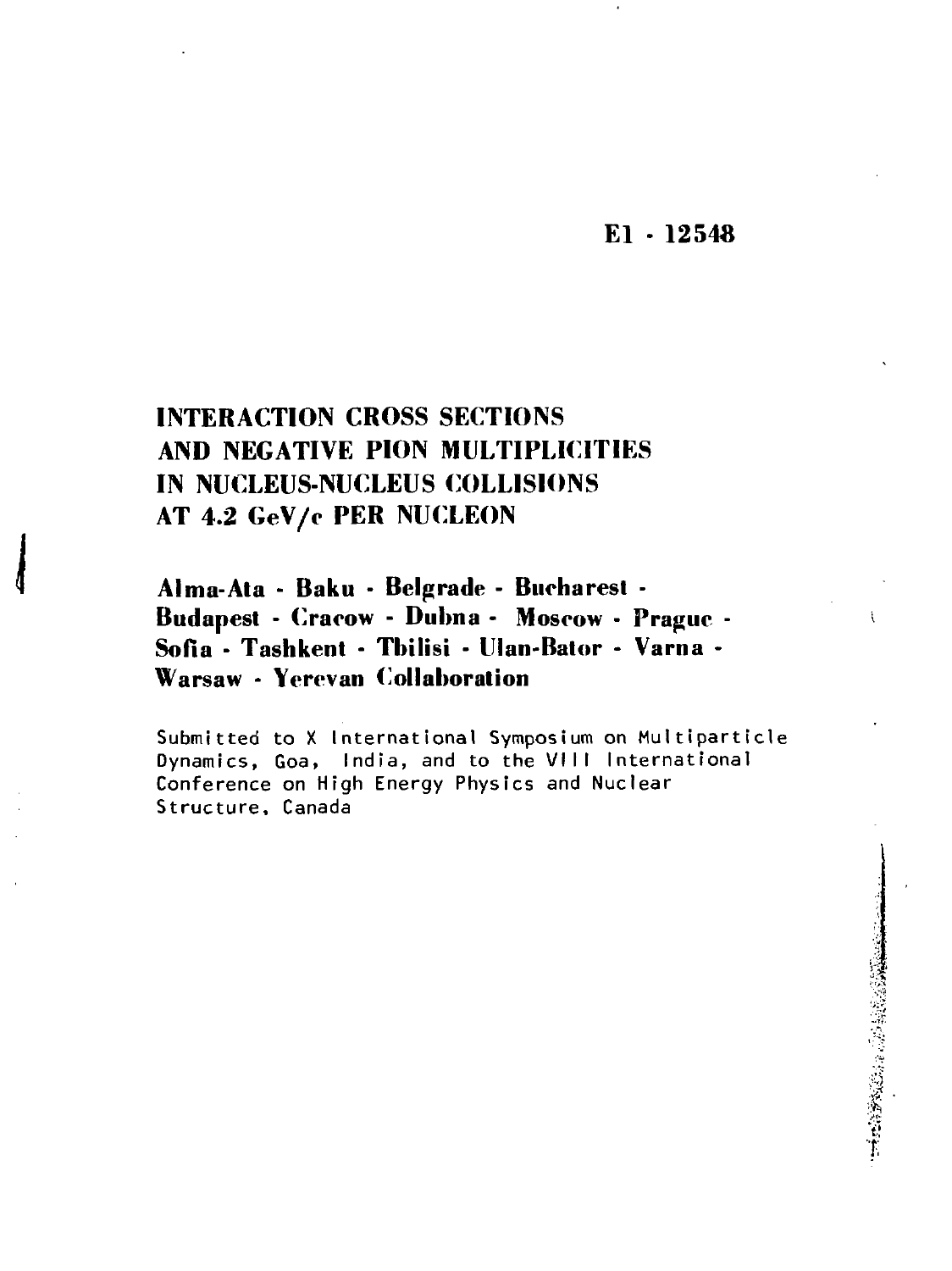Ангелов Н. и др.

E1 - 12548

Сечения взаимодействий и множественности отрицательных п-мезонов в ядро-ядерных соударениях при импульсе 4.2 ГэВ/с на нуклон

Представлены данные по неупругим сечениям и множественностям отрицательных пионов, образованных в столкновениях протонов, дей-<br>тонов, а также ядер <sup>Ч</sup>Не и <sup>12</sup>С с импульсом 1,2 ГэВ/с на нуклон в пропановой пузырьковой камере с танталовыми пластинками.

Средние множественности и дисперсии распределения по множественности сравниваются с соответствующими величинами для нуклоннуклонных соударений. Наблюдается отклонение данных для взаимодействий С-Та от универсальной зависимости дисперсии от множественности. Множественности пионов оказываются пропорциональными числу нуклонов из падающего ядра, провзаимодействовавших в мишени.

Наши результаты не противоречат предположению о том, что нуклоны от падающих ядер взаимодействуют в мишени независимо.

Используя эффект интерференции тождественных частиц, удалось определить средний размер области испускания отрицательных лионов для С-Та взаимодействий, который оказался равным r =  $=$  /3.3+0.6/ fm.

Работа выполнена в Лаборатории высоких энергий ОИЯИ.

Препринг Объединенного института ядерных исследований. Дубна 1979

Angelov N. et al.

## $E1 - 125.18$

→ 「大学のことをのかるのです」

Interaction Cross Sections and Negative Pion Multiplicities in Nucleus-Nucleus Collisions at 4.2 GeV/c per Nucleon

Data are presented on inelastic cross sections and multiplicities of negative pions produced in collisions of protons, deuterons, helium-4 and carbon-12 nuclei, all with incident momenta of 4.2 GeV/c per nucleon, in the propane bubble chamber with tantalum plates.

Average multiplicities and dispersions of multiplicity distributions are compared with those in nucleon-nucleon collisions. Deviation of C-Ta points from universal dependence of dispersion on multiplicity is observed. Pion multiplicities are found proportional to the number of nucleons from incident nucleus which interacted in the target.

Our results are not in contradiction with the assumption that nucleons from the incident nucleus interact independently in the target.

For C-Ta interactions the average radius of the pion emission volume has been determined by the interference method to be  $r =$  $=$  (3.3 ± 0.6) fm.

The investigation has been performed at the Laboratory of High Energies, JINR.

Preprint of the Joint Institute for Nuclear Rescarch. Dubna 1979.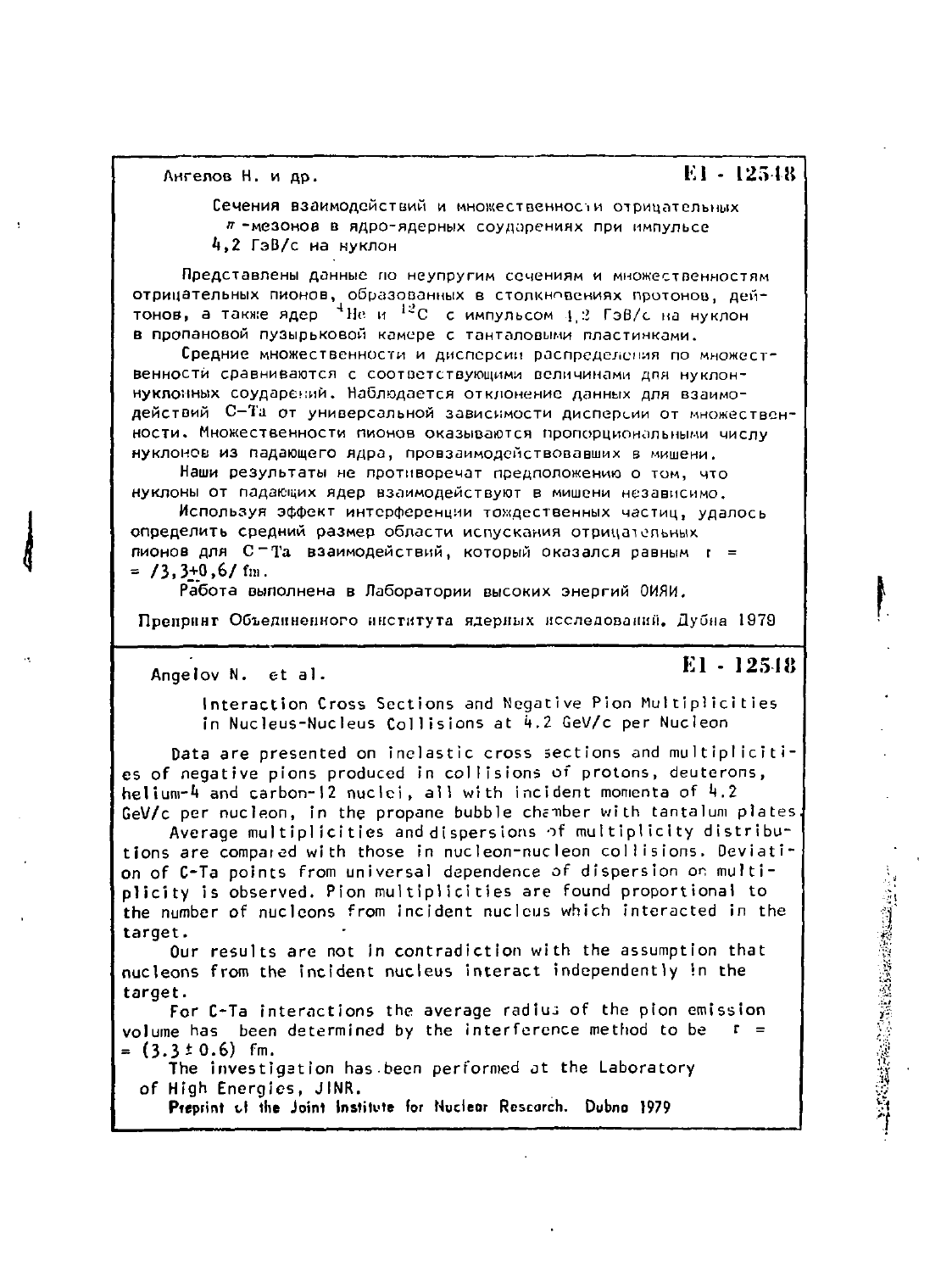#### 1. INTRODUCTION

Interest in studying inelastic interactions of relativistic nuclei has increased considerably in recent years. This was stimulated, on the one hand, by successes in developing intense nuclear beams from accelerators and, on the other hand, by fundamental theoretical ideas. In particular, in collisions of high-energy nuclei collective effects are expected which could cause an increase in the density of nuclear matter. In this case the multiple *л* meson production might show features different from what is predicted by independent interaction models. Besides, study of nucleus-nucleus interactions may shed light on hadron-hadron interactions, which nowadays are also viewed upon as collisions of composite systems.

In this paper experimental data are presented on inelastic interactions of protons, deuterons, helium and carbon nuclei with tantalum  $(A \cdot 181)$  and carbon $(A \cdot 12)$  nuclei at an incident momentum  $P_0 = 4.2$  GeV/c per nucleon. Inelastic nucleus-nucleus interaction cross sections and characteristics of multiple *л* -meson production are obtained.

Similar studies have been made at JINR by the SKM-200 streamer chamber group  $1$  using several chemically simple targets (Li,  $C$ ,  $Ne$ ,  $Al$ ,  $Cu$ ,  $Pb$ ) but with a helium beam only. Data from LBL  $\frac{2}{3}$  have been obtained using complex targets (Lill , NaF , Bal<sub>2</sub>,  $Ph_3O_4$ ) exposed to C and A beams with momenta up to 2.9 GeV/c per nucleon.

#### 2. DATA HANDLING PROCEDURE

The experiment has been performed using the JINR High Energy Lab. 2-m propane bubble chamber with three tantalum plates 1 mm thick inside the chamber volume. The interplate distance was 93 mm. The chamber was exposed to the beams of light nuclei (A.12)with momenta  $p_0$  (2<sup> $\div$ 5)</sup> GeV/c per nucleon  $3.4$ . Figure 1 shows a typical interaction of a carbon nucleus with tantalum at a momentum  $p_a$  4.2 GeV/c per nucleon.

3

福建のことに、これに、「大阪の大阪のことに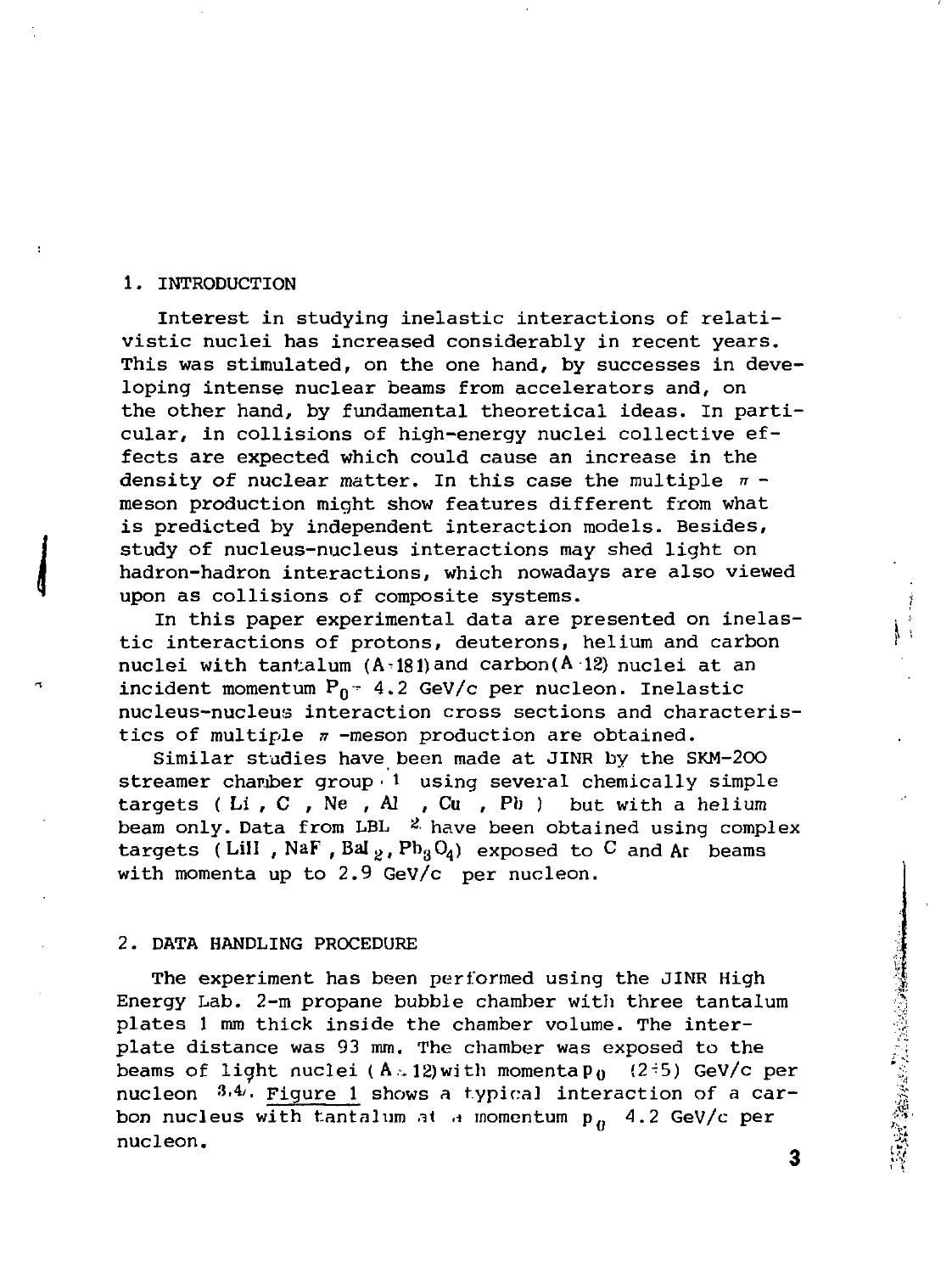

Fig. 1. Event of carbon nucleus interaction with tantalum at  $p_0 = 4.2$  GeV/c per nucleon (total momentum of the incident nucleus is about 50 GeV/c).

The cross sections were determined from the scanning results by counting the number of beam tracks and the number of interactions<sup> $/5$ </sup>. The contamination of non-beam tracks among the beam tracks turned out to be insignificant for all our exposures  $(. (1-3)*).$ 

The events were recorded in target plates as well as in propane. The fiducial volume along the beam was in between the first and the third plates. The visual selection of stars in plates led to a certain contamination by events in propane in the near vicinity of the plates. This contamination amounted to (  $7\pm2$ ;  $9\pm3$ ;  $9\pm3$ ;  $13\pm4$ )% for p, d, He , and С exposures,respectively, and the corresponding corrections were made.

In each event the number of secondary tracks was determined and a classification of the tracks was made. Tracks of noninteracting fragments of the incident nucleus were identified among positive tracks/ $4/$ . The charge of such fragments was determined by ionization density, or, in the case of carbon exposure, also by means of counting  $\delta$  - electrons<sup> $6/6/$ </sup>All the negative tracks in a star, except the iden日本のことには、このように、このようには、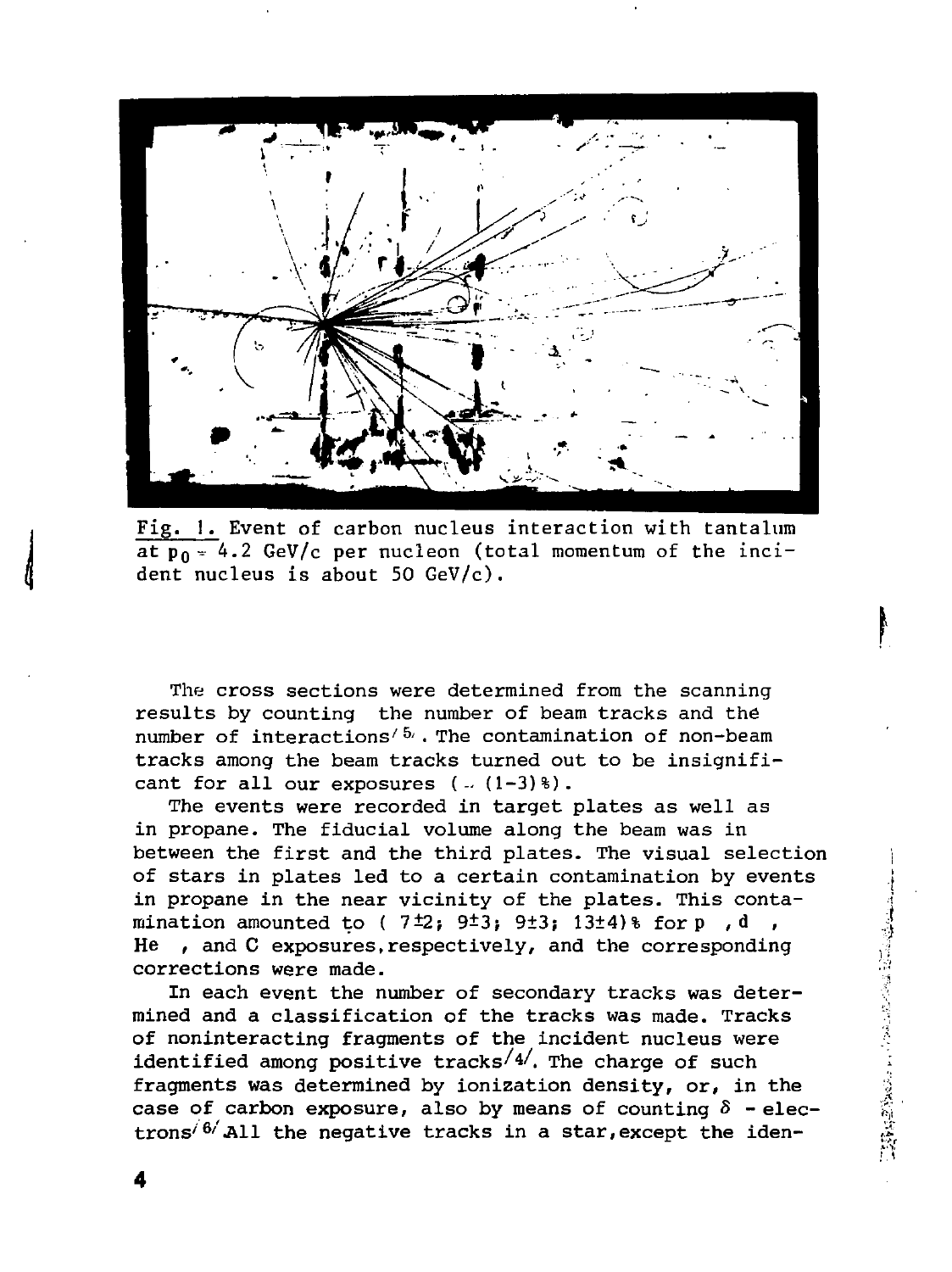tified electrons, were considered as  $\pi^-$ -mesons. According to the pp-data, the contamination by negative strange particles should not exceed 1%. The average threshold momentum starting from which *n"'* -mesons were unambiguously identified, was  $\mathtt{p}_{\min}$ = 70 MeV/c for stars in propane and  $\mathtt{p}_{\min}$ : =• 80 MeV/c for events in tantalum. The contamination of *n~'*-mesons by misidentified electrons did not exceed 3% for events in tantalum and was essentially zero for stars in propane.

The cross sections were determined on the basis of 8869 events in propane and 1554 events in tantalum, while the multiplicities of secondary particles were studied using 4401 events in propane and 4002 events in tantalum.

## 3. INELASTIC CROSS SECTIONS OF NUCLEUS-NUCLEUS INTERACTIONS

The cross sections were obtained from the formula:

$$
N = N_0 \left[ 1 - \exp \left( -n \sigma x \right) \right], \tag{1}
$$

where N is the number of events in tantalum (propane),  $N_0$ is the number of beam tracks, n is the number of nuclei in 1 cm3 of the target, x is the thickness of the tantalum target (propane layer) in the beam direction, and *a* is the inelastic cross section. The densities of propane and tantalum were taken as 0.43  $g/cm^3$  and 16.6  $g/cm^3$ , respectively. In order to extract the cross sections of interaction with carbon nucleus, we used the following relation

 $\sigma$ <sub>c<sub>3</sub>H<sub>8</sub> =  $\sigma$ <sub>c</sub> +  $\sigma$ <sub>p</sub> ·</sub> en de la construcción de la construcción de la construcción de la construcción de la construcción de la constr

Here  ${\sigma}_{\rm C_3H_8}^{}$  is the cross section for interaction with propane molecule, which is measured experimentally;  $\sigma_c$  is the cross section for interaction with carbon nucleus and  $\sigma$ <sub>p</sub> is the same for the proton. The  $\mathsf{pp}$  ,  $\mathsf{dp}$  , Hep, and  $\mathsf{Cp}$ cross ^sections were taken from ref. *'<sup>7</sup> '-* The obtained cross sections correspond to

$$
\sigma_{\rm in} = \sigma_{\rm tot} - \sigma_{\rm el} - \sigma_{\rm el}' - \sigma_{\rm dif} \qquad (3)
$$

where  $\sigma_{\rm tot}$  is the total cross section of nucleus-nucleus interaction,  $\sigma_{el}$  the elastic nucleus-nucleus cross section, *o'ti* the scattering cross section with excitation of nucleus and  $\sigma$  dif the cross section of diffractive dissociation

5

重大のある くちのかい かんかい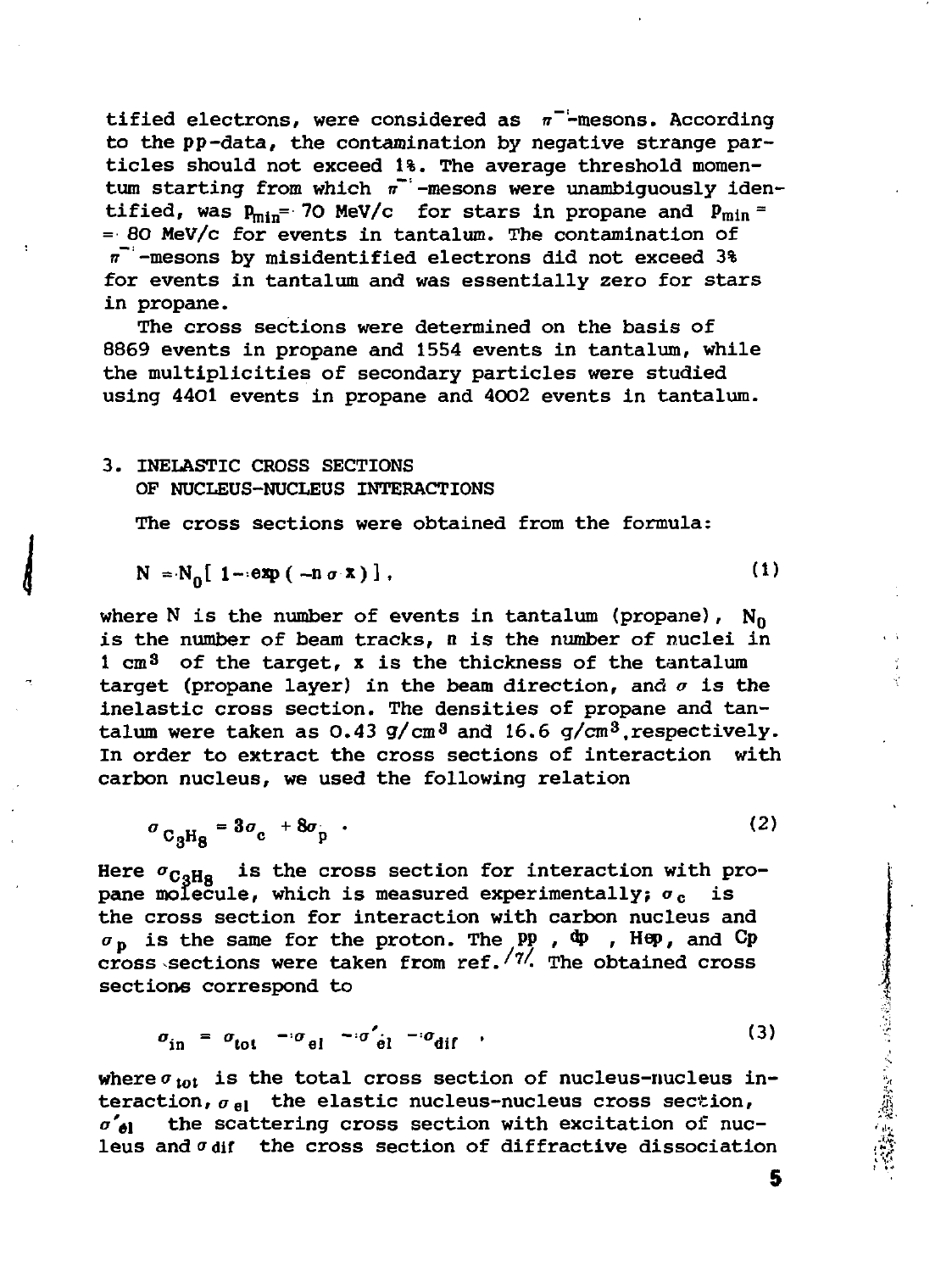of nuclei. Contribution of the coherent particle production process is insignificant at our energies.

Table 1 presents the inelastic cross sections (in barns) for the interactions of  $p$ , d, He, and C with carbon and tantalum nuclei. Figure 2 shows presently available data on the inelastic nucleus-nucleus cross section dependence on the atomic weight of the projectile nucleus  $A_i$  and of the target nucleus  $A_1^{15}$ . Projectiles vary from proton to oxygen, while targets vary from deuterium to lead. The values of beam momenta per nucleon range from 1 to 5 GeV/c. Our data at 4.2 GeV/c per nucleon are shown by open circles in Fig. 2. Within experimental errors no energy dependence is observed.

#### Table 1

Inelastic nucleus-nucleus cross sections (in barns)

| Λ. |                                                   | He |               |
|----|---------------------------------------------------|----|---------------|
| с  | $0.250 \pm 0.015$ 0.38 $\pm 0.02$ 0.44 $\pm 0.02$ |    | $0.79 + 0.05$ |
| Τa | $1.67 \pm 0.11$ $1.94 \pm 0.11$ $2.34 \pm 0.12$   |    | $3.67 + 0.22$ |

As is seen from the experimental data, the cross sections obtained in counter experiments are, as a rule, greater than those obtained in track-chamber experiments. Perhaps, this is due to the fact that in counter experiments  $\sigma_{in}$ is obtained indirectly as the difference between the total and elastic cross sections:

 $\sigma_{\text{in}} = \sigma_{\text{tot}} - \sigma_{\text{el}}$  (4)

In such approach  $\sigma_{in}$  comprises cross sections of all processes different from elastic.

The solid line in Fig. 2 represents the calculations according to the model of "hard spheres" with overlap  $8/$ 

$$
\sigma_{\rm in} = \pi R_0^2 (A_1^{1/3} + A_1^{1/3} - b)^2 \quad . \tag{5}
$$

The  $R_{\Omega}$  and b parameters were fitted to the experimental points from track chamber experiments,  $R_{0}$ = (1.48+0.03) fm and  $b = 1.32 \text{ to.05}$ . The crosses represent the calculations according to the model of "soft spheres"/9/. The experimental values of nuclear radii have been taken from ref./io/.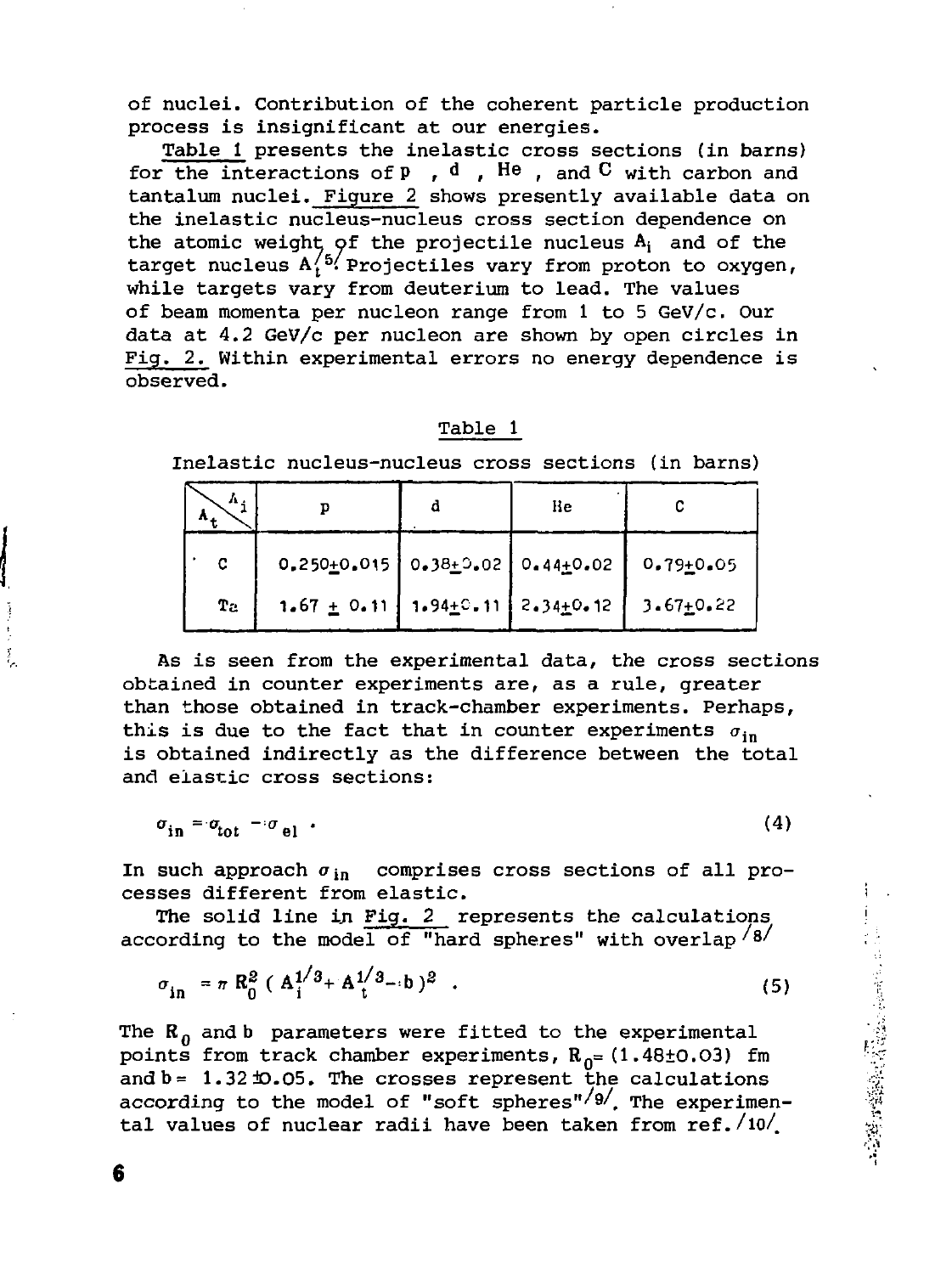

Fig. 2. Inelastic nucleus-nucleus cross sections as a function of the atomic weight of the projectile nucleus  $A_i$  and of the target nucleus  $A_t$ .

ب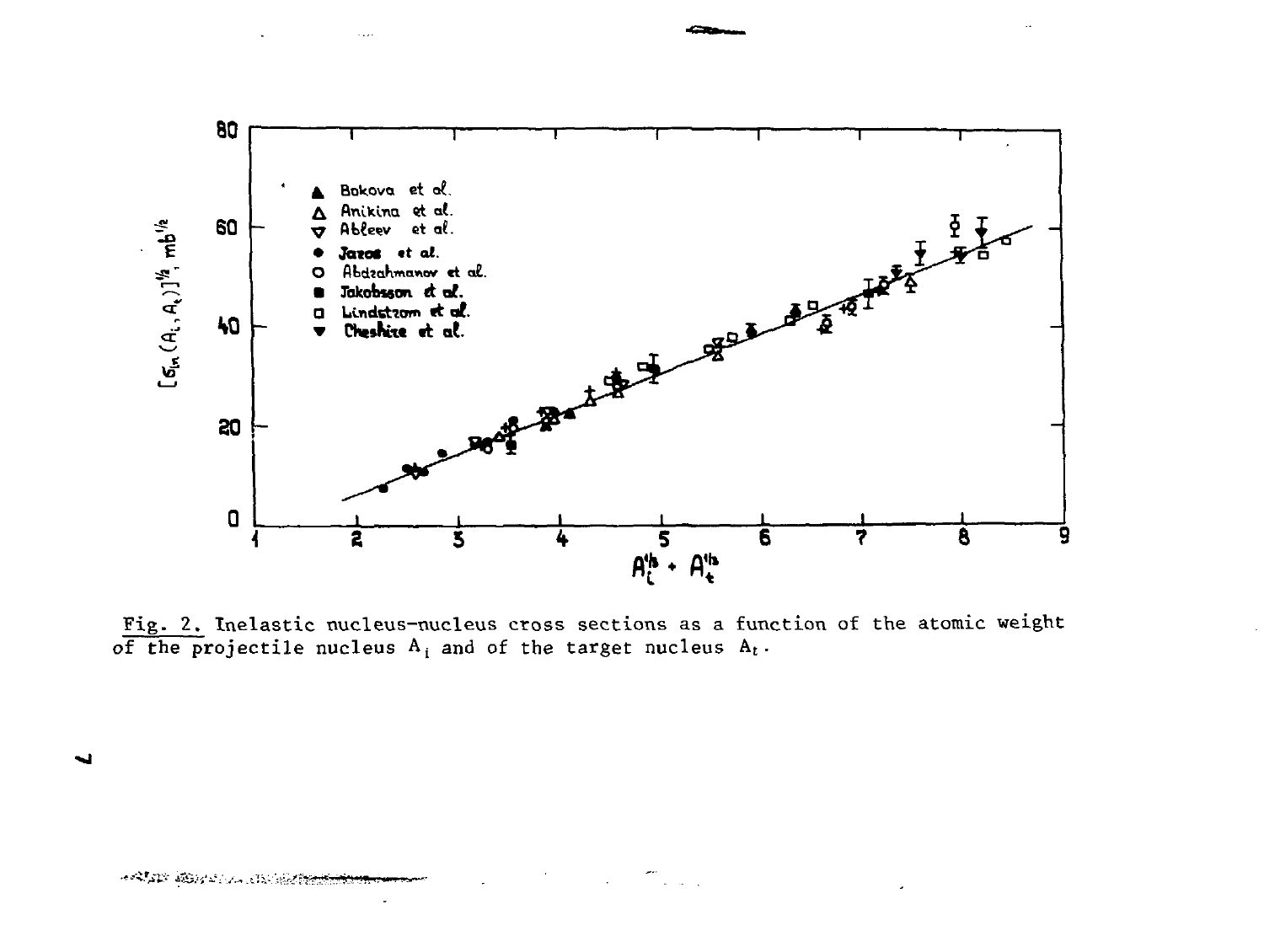It is seen that the calculations in the framework of simple geometric models  $\sqrt{8.9}/$  are in satisfactory agreement with the experimental cross sections.

#### 4. MULTIPLICITIES OF NEGATIVE SECONDARY *n* -MESONS

For comparison with other experiments and with theoretical calculations it is desirable to extract from the propane data the information on the interaction with carbon nuclei. Using the PP inelastic data<sup>/7/</sup> and the cross sections given in Table 1, one can obtain the *n~* -multiplicity distribution in  $pC$  -interactions by subtracting the corresponding distribution in PP -interactions from that in  $p(C_9H_0)$ -interactions. Using the obtained distribution for pC  $-$ interaction (which should be equivalent to  $C_p$  -interaction) and data from Table 1, one can also extract the corresponding distribution for CC -collisions. To obtain similar distributions in dC- and HeC-interactions, it is necessary to have experimental data on dp- and Hep-collisions which are at present not available for our energy. But it is quite safe to assume that at  $p_0 = 4.2$  GeV/c per nucleon these distributions differ inessentially from the analogous distributions in pC-interactions. Indeed, from the  $pp^{7/7/2}$  and  $pn^{11/2}$ experimental data it is possible to obtain the average multiplicity of produced  $n^-$  -mesons,  $\langle n \rangle$ , and the dispersion,  $D = \sqrt{\langle n \rangle^2} \sim n^2$ , in p -nucleon (pN) -interactions. It has turned out that the average multiplicity and the dispersion, if the normalization to the total pN cross section is used, are equal to:

 $\langle n_{\perp}\rangle = 0.30\pm0.015$ ,  $D_{\perp} = 0.49\pm0.01$  (6)

while for  $pC$  -interactions

$$
\langle n \rangle = 0.33 \pm 0.02 \,, \qquad D = 0.53 \pm 0.015 \tag{7}
$$

which supports our assumption. Thus, in order to obtain the *n~* -meson multiplicity distributions in dC-andHeC-interactions, we used the corresponding distribution in pN -collisions.

According to our estimates, the subtraction procedure and the uncertainty in the values of corrections might have caused an error of about 5% in our values of  $\langle n_{-}\rangle$  and  $D_{-}$ .

Figures 3a,3b present the  $\pi$ <sup>-</sup> -meson multiplicity distributions in inelastic p-, d-, He-, and C-collisions with car-

i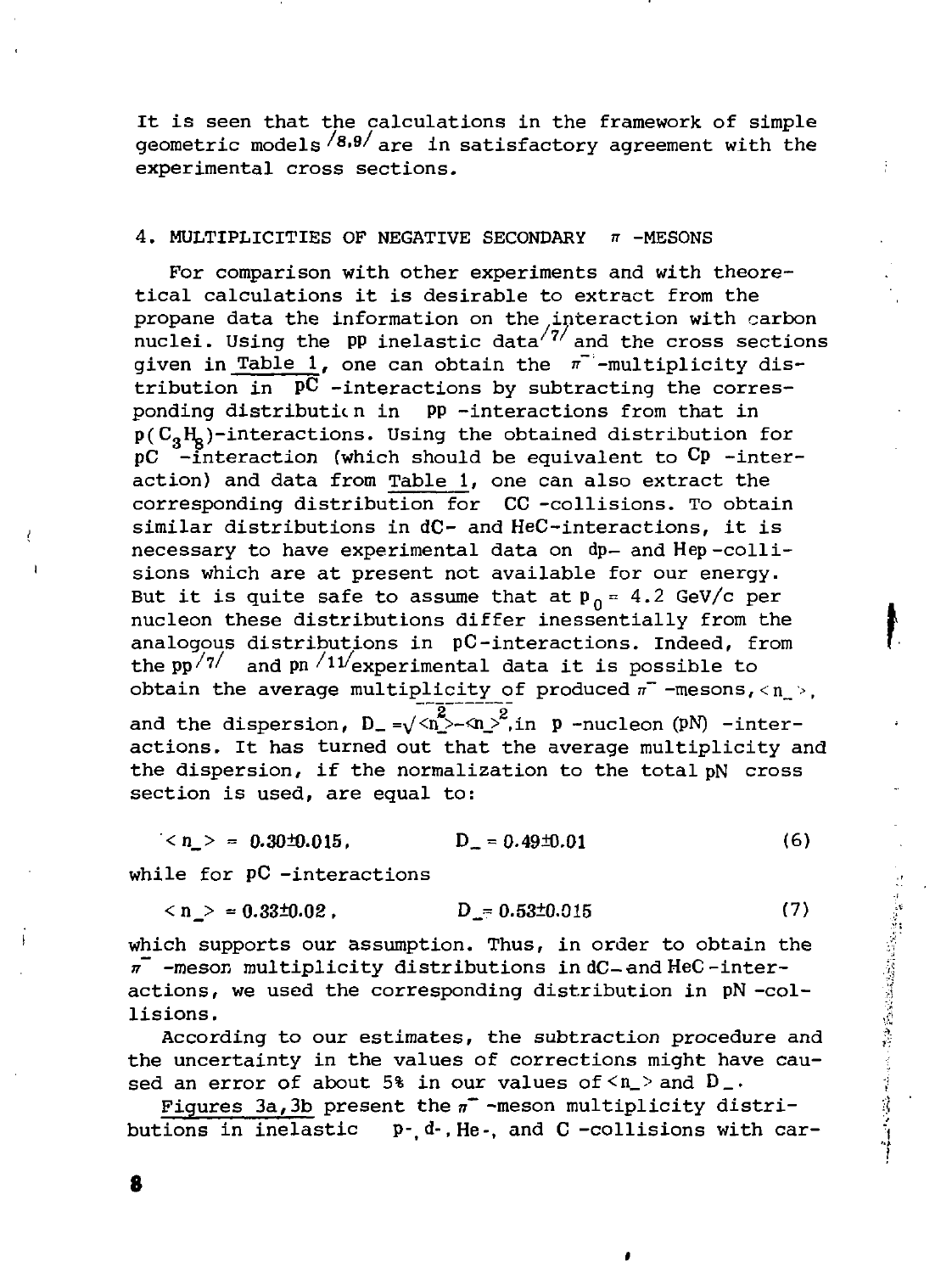

Fig. За. Multiplicity distributions of negative particles in inelastic  $p-,d-,$  He-interactions with carbon  $(A)$ and tantalum ( $\bullet$ ). The curves represent the Poisson distributions with average values taken from the experiment.

bon and tantalum. The curves in these figures represent the Poisson distributions with the parameters taken from experiment. In Table 2, the values are given of average multiplicities,  $\langle n_{\rightarrow} \rangle$ , and dispersions,  $D_{-}$ , for the interactions of projectile nuclei with carbon and tantalum. From Figs. 3a, 3b and from the values of the ratio  $\langle n_{\perp}\rangle / D_{\perp}^2$ given in Table 2, it is seen that in the case of light incident nuclei the *n~* -meson multiplicity distributions are almost Poisson-like, though there is some tendency of the ratio  $\langle n\!\rangle / D^2$  to decrease towards higher atomic numbers  $A_i$ of the incoming nucleus. In the case of carbon exposure

おくさん こうこうきょう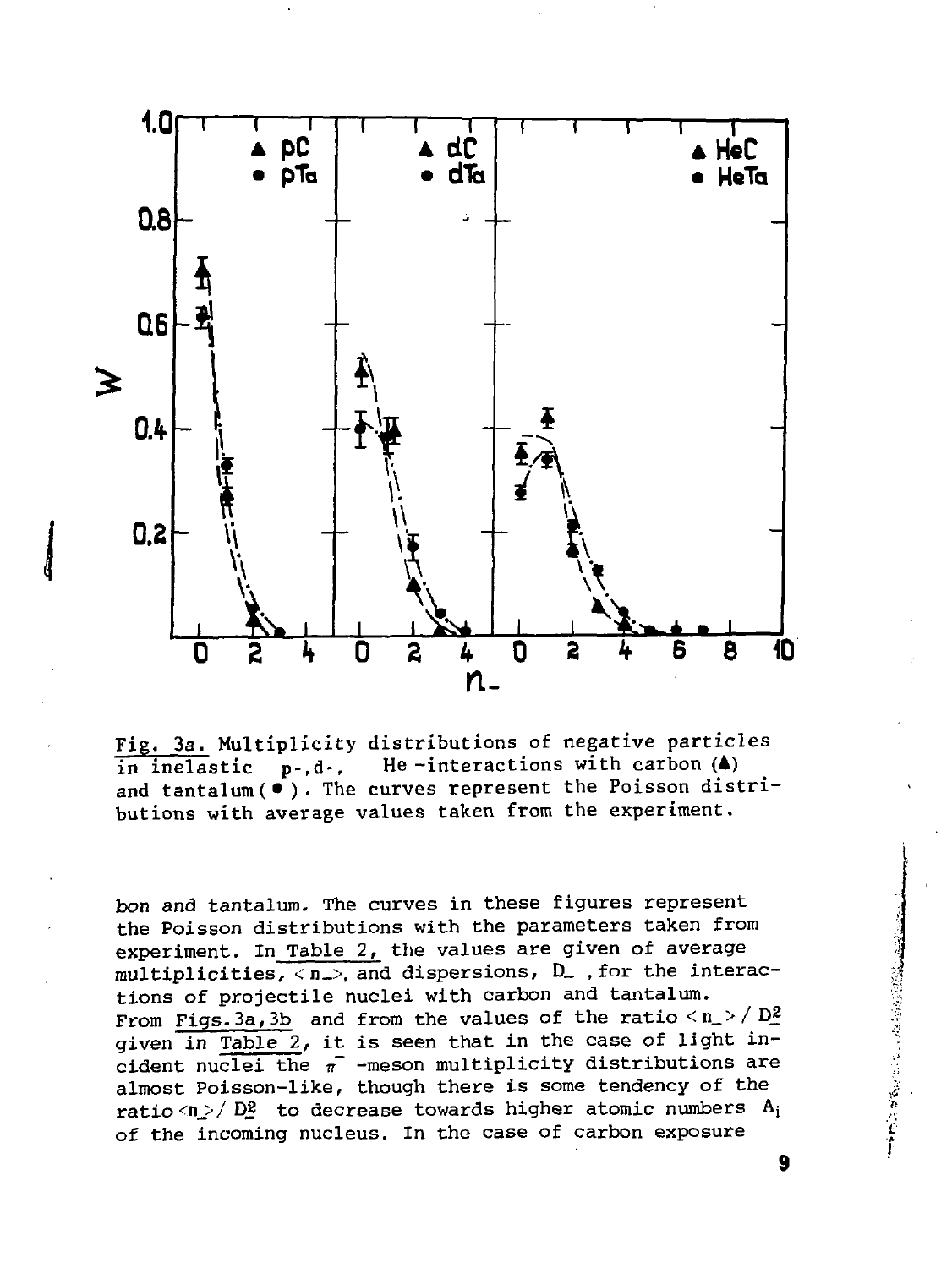

Fig. 3b. The same as in Fig. 3a, but for the incident car-<br>bon nucleus.

Table 2

Average multiplicities  $\langle n_{-}\rangle$  and dispersions D\_of the  $\pi$  multiplicity distributions for interactions of projectile nuclei with carbon and tantalum

| $\mathbf{A}_1$ . | $\mathbf{A}_1$ | $\langle n_{-}\rangle$ | $D_{-}$          | くぃン<br>D <sub>2</sub> |
|------------------|----------------|------------------------|------------------|-----------------------|
| P                | c              | $0.33 + 0.02$          | $0.53 \pm 0.015$ | 1.17 $\pm$ 0.09       |
|                  | Тa             | $0.45 + 0.02$          | $0.62 + 0.015$   | 1.17 $\pm$ 0.08       |
| d                | c              | $0.60 + 0.04$          | $0.69 \pm 0.03$  | $1.26 \pm 0.13$       |
|                  | Tа             | 0.8810.07              | $0.86 + 0.05$    | $1.19 \pm 0.15$       |
| He               | c              | $0.97 + 0.05$          | $0.94 \pm 0.04$  | $1.10 \pm 0.10$       |
|                  | Тв             | $1.36 + 0.06$          | $1.20 + 0.04$    | $0.94 \pm 0.08$       |
| c                | c              | $1.60 + 0.10$          | $1.29 \pm 0.07$  | $0.96 \pm 0.12$       |
|                  | Те             | $3.12 + 0.12$          | $2.77 + 0.08$    | $0.41 \pm 0.03$       |

Talente State of the State of the State of the State of the State of the State of the State of the State of the

10

ŀ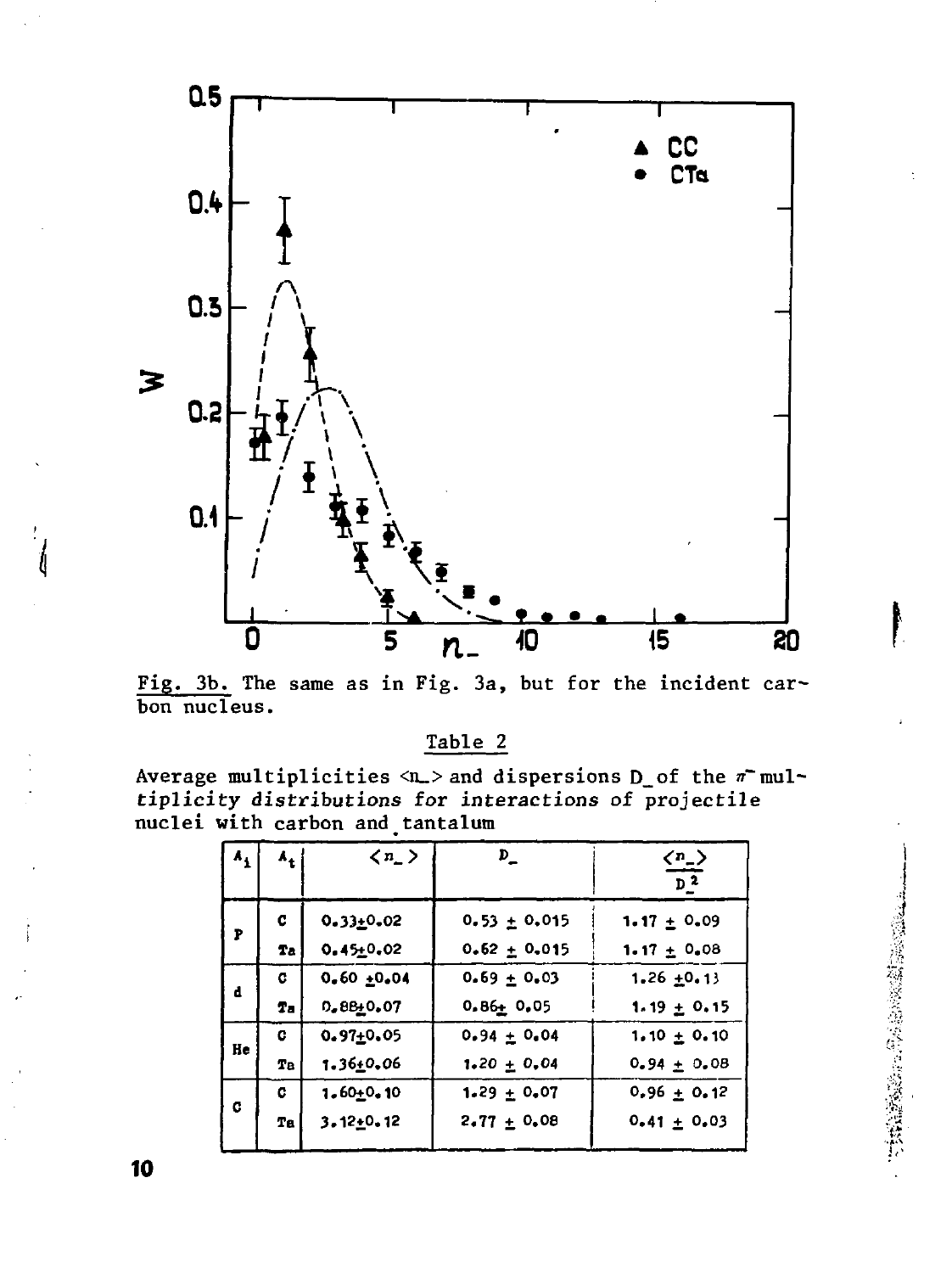the *n~* -meson multiplicity distribution for C-Ta collisions is visibly wider than the Poisson distribution. However, it is worthwhile to note that if one selects C-Tainteractions without stripping particles ("central collisions"), then the  $\bar{r}$  -multiplicity distribution for such events is also Poisson-like ( $\langle n_{-}\rangle = 6.5 \pm 0.6$ ,  $D_{-}^{2} = 7.3 \pm 0.8$ ).

### 5. COMPARISON WITH N-N INTERACTION

In pp -collisions all events, except elastic scattering, are considered as inelastic ones. At qur energy these are mainly processes where at least one  $\pi\bar{0}$  is produced. From this point of view the processes with pion production in nucleus-nucleus interactions should be considered as the analogue of inelastic pp-collisions<sup>/1/</sup>. To measure experimentally the cross section of such a process is methodically difficult - so, in order to estimate the contribution of the **events without particle production,**  $\psi^*$  **have calculated the** cross sections  $\sigma_{in}$  and  $\sigma_{nrad}$  according to the model of "soft spheres", which describes well the experimental values of  $\sigma_{\rm in}$ <sup>15</sup>/ $\sigma$ . In Table 3 we present the calculated values of the ratio  $\sigma_{\text{prod}}$  for our experiment. The values of the ratio  $\sigma_{\text{prod}}/\sigma_{\text{in}}$  were used to obtain the values of < n\_> and D<sub>\_</sub> with normalization to  $\sigma_{\text{mod}}$ .

### Table 3

Ratios of the calculated cross sections  $\sigma_{\text{prod}}/\sigma_{\text{in}}$ for p-, d-, He-, and C-interactions with carbon and tantalum

| Λ, |       |       | He    | c     |
|----|-------|-------|-------|-------|
| c  | 0.816 | 0.859 | 0.888 | 0.916 |
| Ta | 0.936 | 0.941 | 0.949 | 0.958 |

Figure 4 shows the dependence of the experimental values of  $\overline{D}$  on the average multiplicities $\langle n \rangle$ . Besides our data, Fig. 4 includes also the data on the interactions of helium nuclei with a momentum of 4.5 GeV/c per nucleon with various targets obtained from the streamer chamber in Dubna $1/$ . The straight line represents the empirical Malhotra-Wroblewski fit to inelastic pp -interactions in an energy range of 4+400 GeV/c. It is seen that the experimental points for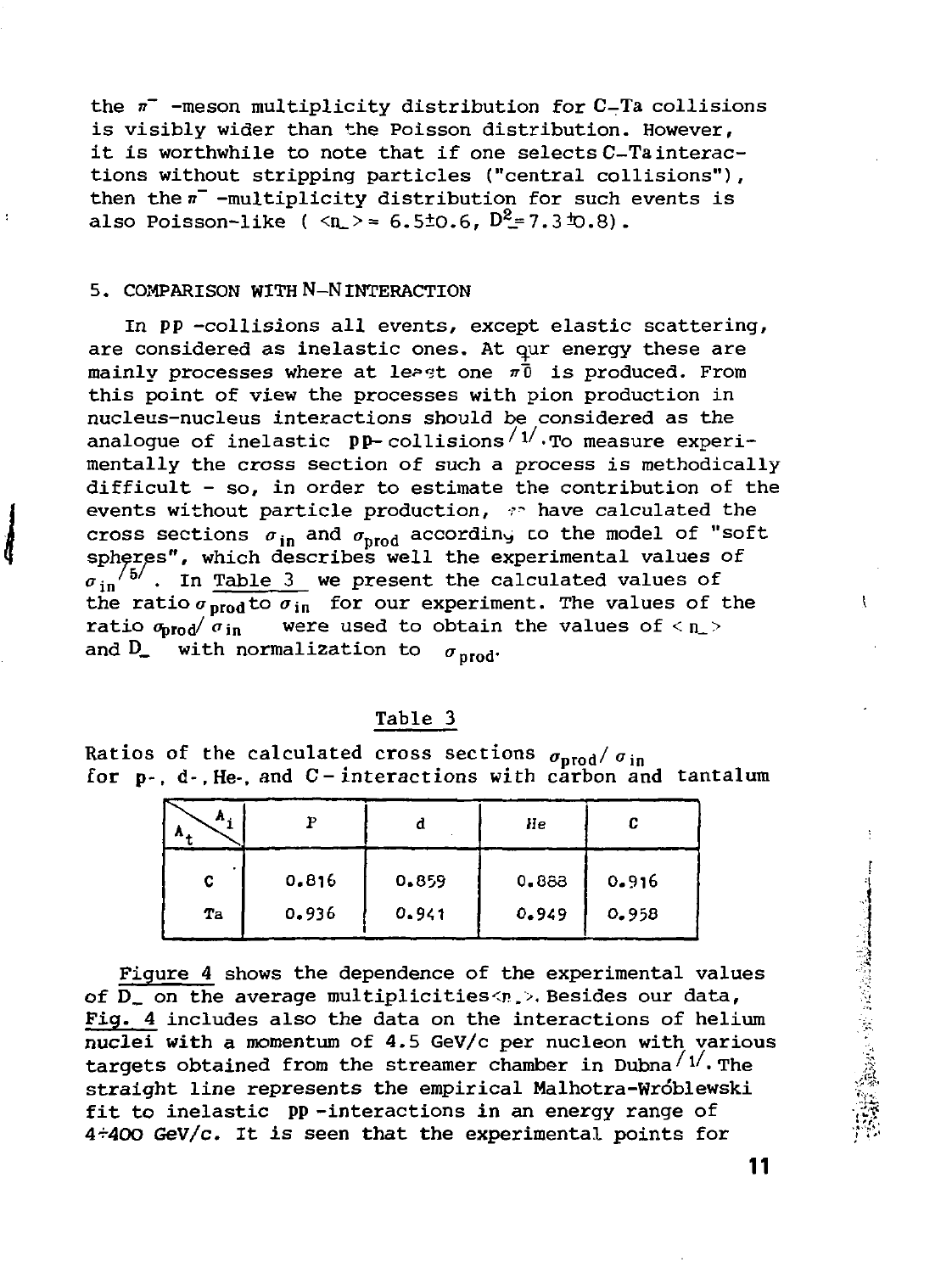

Fig. 4. Dependence of the experimental dispersion values  $D_{-} = \sqrt{\frac{2}{n^2} - (n^2 - 1)^2}$ on the average negative particle multiplicities  $\langle n_{-}\rangle$  in pp and A<sub>I</sub> interactions.  $\blacktriangle$ ,  $\blacktriangleright$ - our data,  $\overline{v}$  - data from ref. /  $\nu$ . The straight line represents the empirical Malhotra-Wroblewski dependence for inelastic pp interactions.

 $\hat{f}_{\text{in}}$  and  $\hat{f}_{\text{in}}$  . The second  $\hat{f}_{\text{in}}$ 

m mantana tina tanggalan kalendar yang dina ma

The control of the supporter of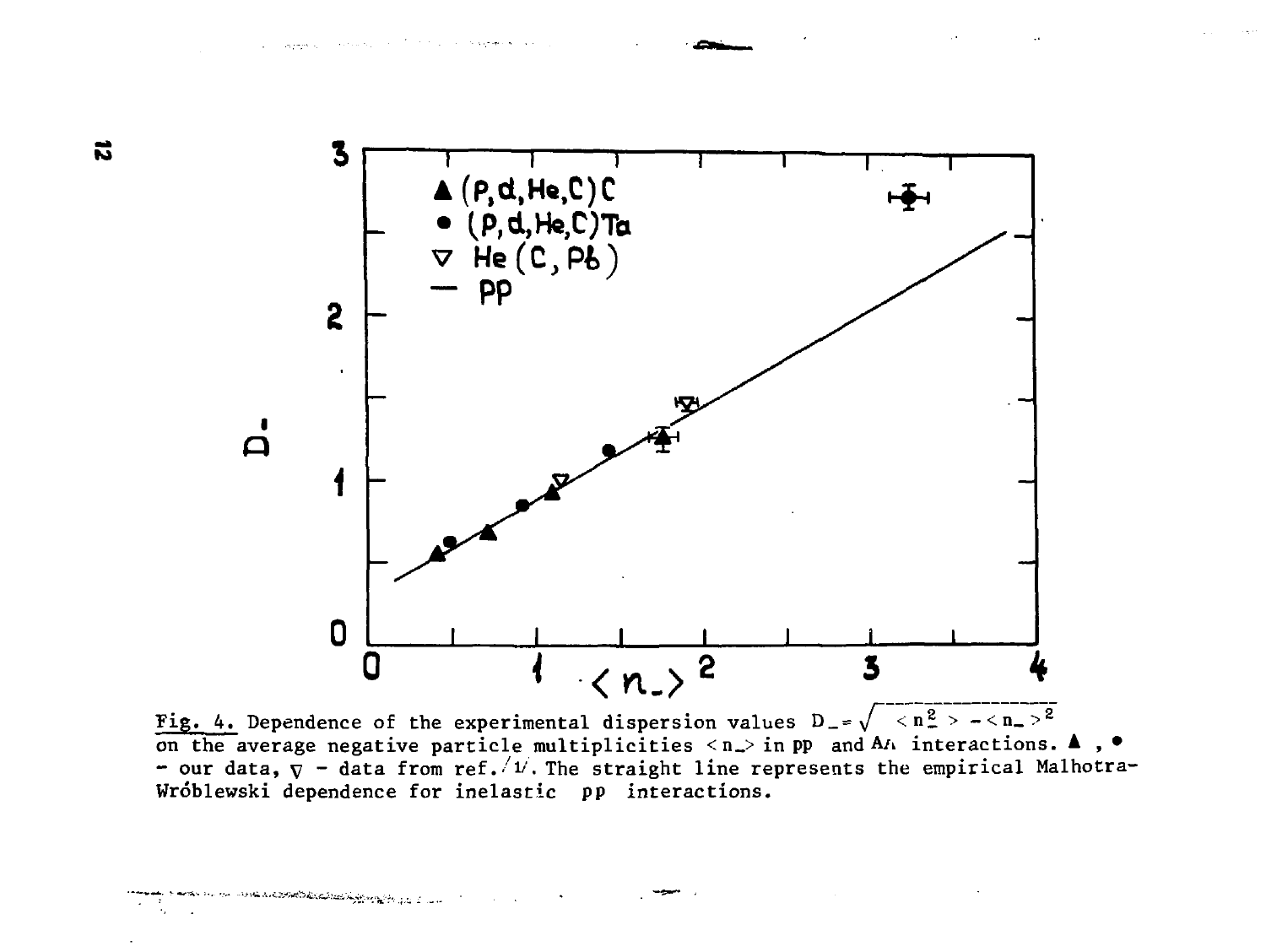p-,d-, and He -interactions with various nuclei follow the Malhotra-Wrdblewski linear dependence. Thus for the *n~*  meson multiplicity distributions a certain similarity is seen between nucleus-nucleus and proton-proton interactions. This was first observed in the interactions of helium nuclei with various nuclear targets/1/. For carbon-tantalum interactions a deviation is observed from the linear dependence towards a relative broadening of the distribution. This deviation may be due to the increasing contribution to the dispersion  $D_{-}$  of the fluctuations in the number of interacting nucleons of the projectile nucleus.

If the experimental data on *n~* -meson production in nucleon-nucleus interactions are taken as a basis and there is assumed the independent interactions of the nucleons of the projectile nucleus with the target nucleus, then the dispersion of the produced *n~* -meson multiplicity distribution in nucleus-nucleus interactions takes the form \*

$$
D_{A_i A_t}^2 = \langle \nu_i \rangle D_{NA_t}^2 + \langle n_{NA_t} \rangle^2 D_{\nu}^2 \quad . \tag{8}
$$

Here $\langle \nu_i \rangle$  is the average number of nucleons of the projectile nucleus which has undergone the interaction,  $\langle n_{NA} \rangle$  and  $D_{NA}$ , are the average and the dispersion of the  $\pi$ <sup>-</sup>-meson multiplicity distribution in NA<sub>t</sub> -interactions,  $D_{\nu}$  is the dispersion of the number of interacting nucleons of the projectile nucleus. It is seen from (8) that for large values of  $D_{n}$ , the second term becomes important.

**My distances** 

The multiplicity distributions of negative *n* -mesons were analyzed in terms of the KNO-variables  $/13/ft$  turned out that for a unique description it was necessary to make use of the modified variable  $Z' = (n_ - a) / (n_ - a)$ introduced in ref.  $14'$ .The value of the  $a$  -parameter was obtained by means of linear approximation of the dependence of the moments  $D_q = \sqrt{(n-\langle n \rangle)^{q}}$  on  $\langle n-\rangle$  for q -2,3 and 4, and, on the average, it was equal to  $a = -0.6$ . The condition  $D_q$  / < n\_ - a>=const, necessary for the modified KNO-scaling, is valid for all types of interactions we have studied except  $C-Tq$  collisions (see Table 4). In Fig. 5 the multiplicity distribution of negative pions is presented in terms of

$$
\langle n - a \rangle \frac{\sigma_{n}}{\sigma_{\text{prod}}} = \psi (z') \tag{9}
$$

\*A similar formula for hadron-nucleus interactions was considered in ref. /18/.

13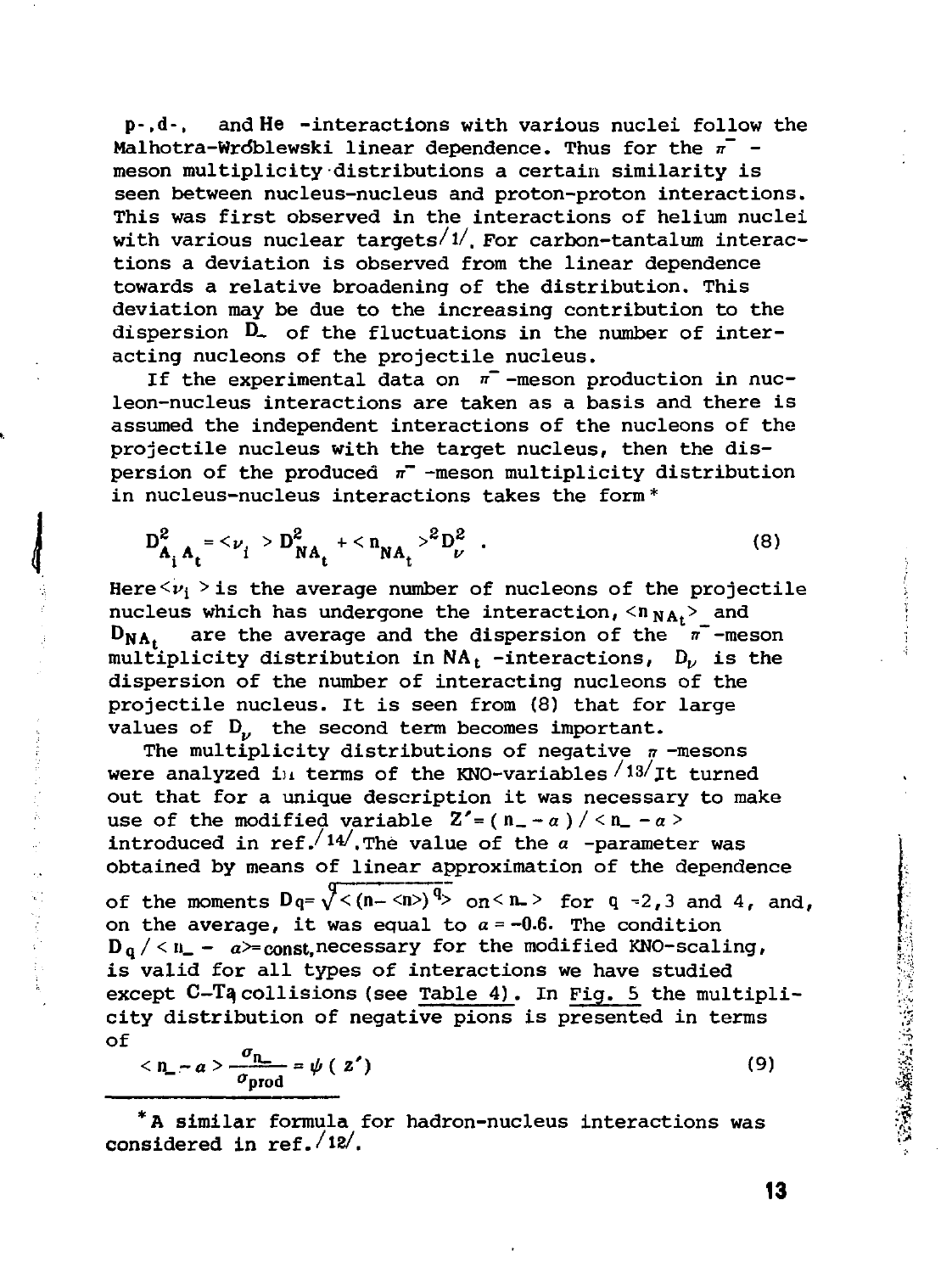| п |  |  |
|---|--|--|
|   |  |  |

| $\mathbf{A}_1$  | $D_p/(n - \alpha)$ | $D_{\alpha}/\langle n - \alpha \rangle$ | $D_{\alpha}/\langle n_{-} - \alpha \rangle$ |
|-----------------|--------------------|-----------------------------------------|---------------------------------------------|
| pC              | $0.57 + 0.04$      | $0.62 + 0.04$                           | $0,79+0.05$                                 |
| pTo             | $0.59 + 0.03$      | $0.62 + 0.04$                           | $0,82 + 0.05$                               |
| dс              | $0.57 + 0.03$      | $0.55 + 0.04$                           | $0.77 + 0.05$                               |
| d <sub>Ta</sub> | $0.59 + 0.04$      | $0.54 + 0.05$                           | 0.78-0.06                                   |
| HeC             | $0.60 + 0.03$      | $0.61 + 0.04$                           | 0.86+0.05                                   |
| HeTa            | $0.59 + 0.02$      | 0.55+0.03                               | $0.81 + 0.04$                               |
| c c             | $0.58 + 0.03$      | 0.60+0.05                               | $0.85 + 0.06$                               |
| <b>CTE</b>      | $0.75 + 0.03$      | $0.75 + 0.05$                           | $1.04 + 0.06$                               |
|                 |                    |                                         |                                             |

Ratios of the moments of negative particle multiplicity distributions to the average values

for  $p-,d-,He,$  and  $C$ -collisions with carbon and for  $p-,d-,$ and He -collisions: with tantalum. For comparison the experimental data on negative particles produced in pp -interactions in an energy range from 60 to 400 GeV $/15/$  are also presented in the same figure. The value of the *a* -parameter for pp -interactions was obtained as described above and was equal to  $a=-0.5$  It is seen that all the presented distributions are similar and they may be approximated with the unique function (9) in the form proposed in ref.<sup>/14</sup>. For  $\psi(z')$  we obtain the following parametrization:

 $\psi$  ( z') = 1.50 (z'+ 0.07) exp (-0.34z' - 0.58z'<sup>2</sup>) (10) with  $\chi^2$  / NDF = 1.82

## 6. DEPENDENCE OF THE NEGATIVE *n* -MESON MULTIPLICITY ON THE ATOMIC WEIGHT AND ON THE NUMBER OF INTERACTING NUCLEONS OF THE INCOMING NUCLEUS

Figure 6 presents the dependence of the average multiplicity  $\langle n_{-}\rangle$  of negative particles on the atomic weight of the incoming nucleus A, for two target nuclei: carbon and tantalum. If for the first point one takes the multiplicity corresponding to the interaction of "average nucleon" N with nuclear target calculated on the basis of the available NN and  $\mathbf{p}$ A data<sup>74</sup>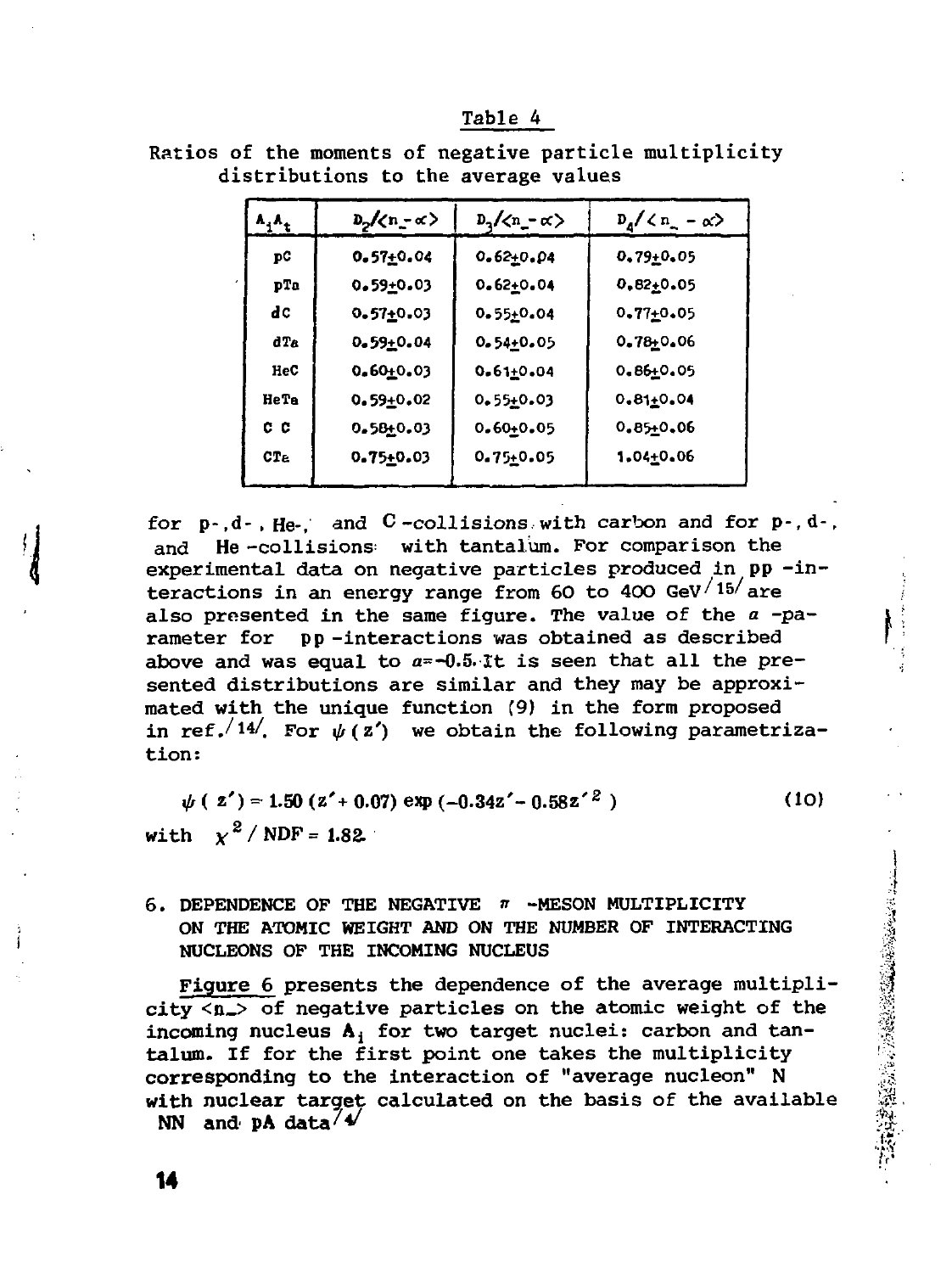

Fig. 5. Multiplicity distributions of negative particles in terms of modified KNO variables for nucleus-nucleus and pp collisions. The equation of the curve is given in the text.

$$
\langle n_{-} \rangle_{NC} = 1/2 \left( \langle n_{-} \rangle_{pC} + \langle n_{-} \rangle_{nC} \right) = 0.40 \pm 0.04,
$$

$$
\langle n_{-} \rangle_{\text{NTa}^{-}} 1/2 \left( \langle n_{-} \rangle_{\text{DTa}} + \langle n_{-} \rangle_{\text{NTa}} \right) = 0.55 \pm 0.03
$$

then it turns out that the  $\langle n_{-}\rangle$  dependence on  $A_i$  is well described by the power function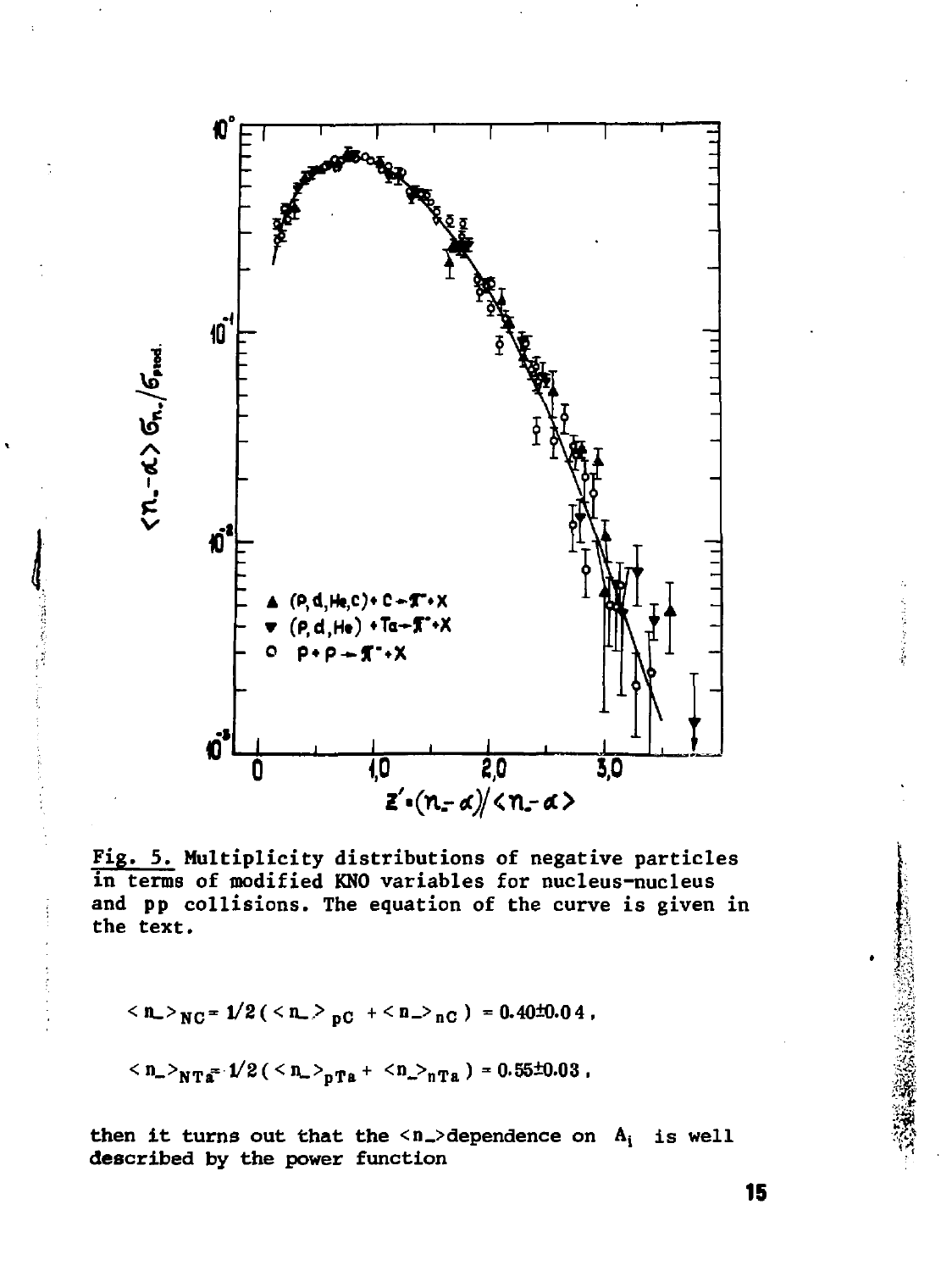

**Fig. 6. Dependence of the average negative particle multiplicity <n\_> on the atomic weight of projectile nucleus A;**  for p-,d-, He-, and C-collisions with carbon (A) and tanta**lum (•). The calculated multiplicities for interactions of "average nucleon" are denoted by ( A. 0) .The straight lines are defined in the text.** 

○ 中華の家族の (2) 3222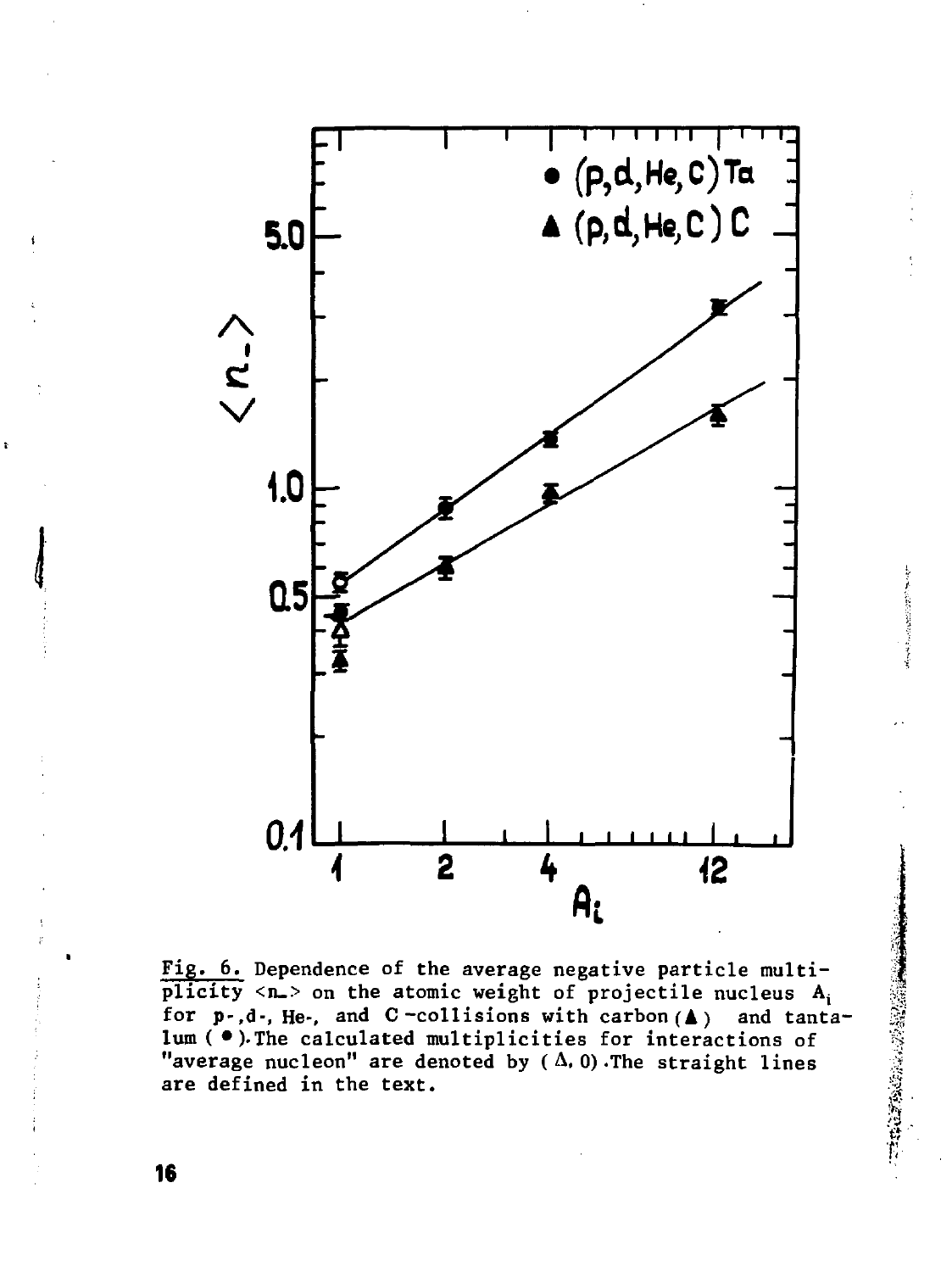$\langle n \rangle = k A_i^a$ . *a* **(11)** 

For interactions with carbon we obtain

 $\chi^z$  / NDF = 1.25,  $k = 0.42\pm0.03, \qquad a = 0.55\pm0.04$ 

while for interactions with tantalum

 $\chi^2$  / NDF = 0.70.  $k = 0.54\pm0.03$ ,  $a = 0.70\pm0.03$  at

So the dependence of the  $\pi$ -meson yield on  $A_i$  turns out to be strong, unlike the weak rise of the *n* -meson yield with  $A_t$ , which is observed in all the experiments on hadron-nucleus interactions ( $a \approx 0.1 \div 0.2$ ).

This strong dependence becomes clear if it is compared with the estimates of the average number,  $\langle v_1 \rangle$ , of interacting nucleons of the incoming nucleus. Such estimates can be obtained if one determines the average charge of stripping particles  $\leq q_s$ >. For (p, d, He, and C) interactions with the tantalum nucleus the values of  $\langle \nu_j \rangle$  were presented in our previous paper<sup>/4</sup>. The average number of interacting nucleons of the incoming nucleus was determined according the formula

 $\langle v_i \rangle = 2(Z - \langle q_{\rm g} \rangle)$ , (12)

where Z is the charge of the incident nucleus. Table 5 gives the values of the ratio  $\langle n \rangle / \langle \nu_i \rangle$  for the collisions of"average nucleon" N and of d , He, and С nuclei with the propane molecule and with carbon and tantalum nuclei. This ratio characterizes the number of produced  $\pi^-$  -mesons per one interacting nucleon of the incoming nucleus. The data for carbon target were obtained from the propane data under

Table 5

Values of the ratio  $\langle n_{\perp} \rangle / \langle \nu_i \rangle$  or the numbers of produced negative particles per one interacting nucleon of the incident nucleus

the set of the settle

| $^h$ t.<br>м, | $c_3H_B$        | с               | Tа              |
|---------------|-----------------|-----------------|-----------------|
| N             | $0.37 \pm 0.04$ | $0.40 \pm 0.04$ | $0.55 \pm 0.03$ |
| d             | $0.37 \pm 0.03$ | $0.39 \pm 0.04$ | $0.55 \pm 0.05$ |
| He            | $0.37 \pm 0.03$ | $0.39 \pm 0.04$ | $0.50 \pm 0.03$ |
| c             |                 |                 | $0.52 \pm 0.06$ |

$$
(11)
$$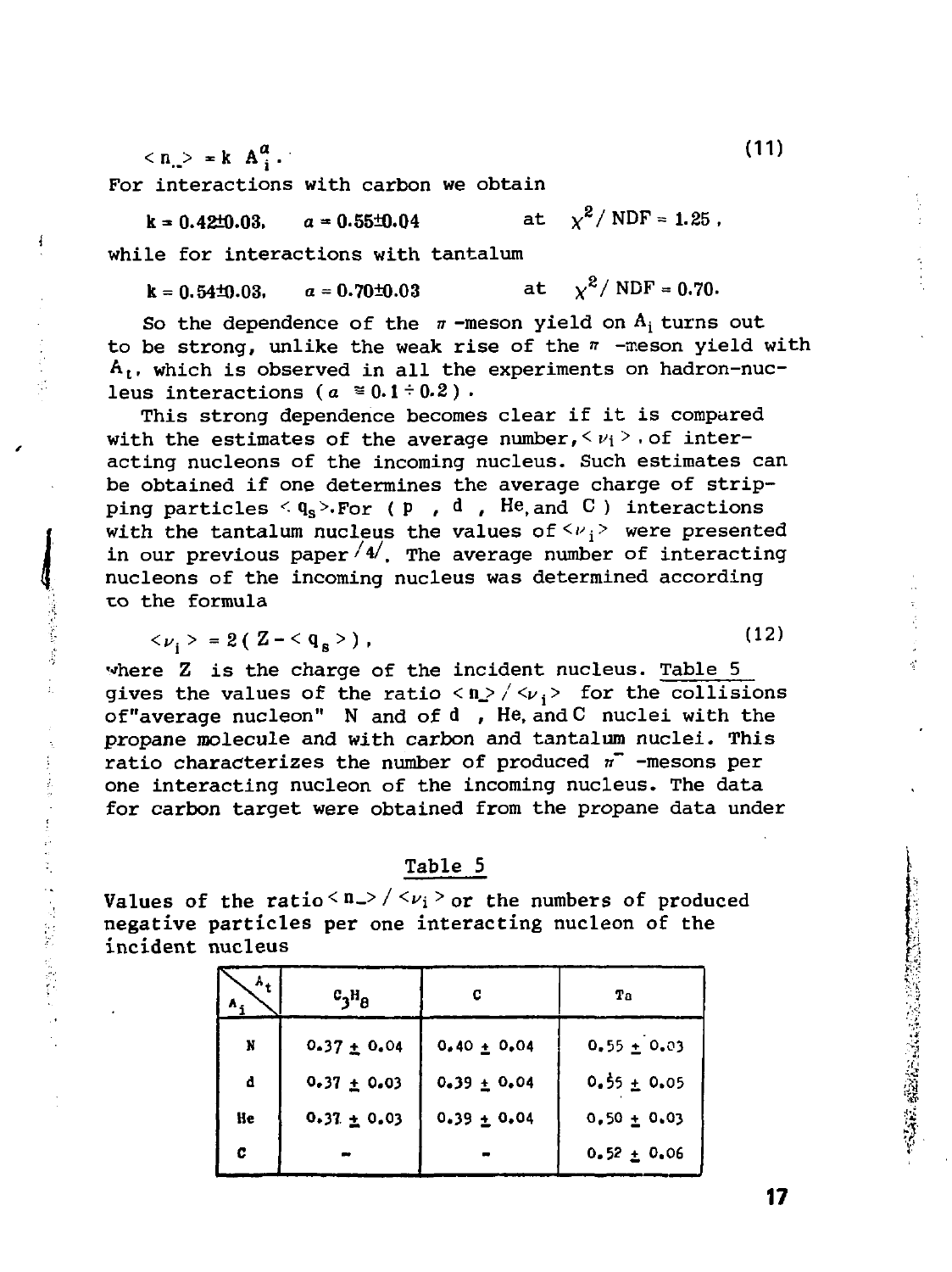the assumption that only one nucleon of the primary deuteron, or the helium nucleus interacts with hydrogen in the propane molecule. It is seen that for a given target the ratio  $\langle n_{\mu} \rangle / \langle \nu_{i} \rangle$  is constant. Such a picture is expected if the nucleons from the incident nucleus interact independent у in the target.

It is interesting to notice that the approximate independence of the ratio  $\langle n_{\rm c} \rangle / \langle n_{\rm ch} \rangle$  on  $A_i$  and  $A_t$ , observed in ref. $\frac{2}{2}$ , is not supported by our data. This is a consequence of the fact that the average multiplicity of positive secondaries rises with increasing A<sub>i</sub> weaker than that of negative particles  $/4/$ .

## 7. OBSERVATION OF THE INTERFERENCE EFFECT OF "LIKE" PIONS AND DETERMINATION OF THE SIZE OF THEIR PRODUCTION REGION IN C-Ta COLLISIONS

The space-time picture of the particle production process in nucleus-nucleus interactions is of great interest. For measuring the size of the pion emission volume I and its life-time *t* in nucleus-nucleus collisions, the method based on studying the interference effect of "like" Boseparticles can be used. This method has been proposed and developed in detail by Kopylov and Podgoretsky $/16/$ . Studying interactions of  $40 \text{Ar}$  nuclei at 1.8 GeV/nucleon with complex targets  $BaI_2$  and  $Pb_3O_4$  the value of  $r \approx (4\pm 1)$  fm has been obtained in ref./l7/.

 $\label{eq:3.1} \frac{1}{2} \int_{0}^{1} \frac{d\mathbf{r}}{d\mathbf{r}} \left[ \frac{d\mathbf{r}}{d\mathbf{r}} \right] \frac{d\mathbf{r}}{d\mathbf{r}} \left[ \frac{d\mathbf{r}}{d\mathbf{r}} \right] \frac{d\mathbf{r}}{d\mathbf{r}} \left[ \frac{d\mathbf{r}}{d\mathbf{r}} \right] \frac{d\mathbf{r}}{d\mathbf{r}} \left[ \frac{d\mathbf{r}}{d\mathbf{r}} \right] \frac{d\mathbf{r}}{d\mathbf{r}} \left[ \frac{d\mathbf$ 

2010年12月12日から、3月12日前の日は約1日

If  $E_1$ ,  $\vec{p}_1$  and  $E_2$ ,  $\vec{p}_2$  are the energies and momenta of two particles emitted from the surface of an excited spherical volume with radius  $r$  and lifetime  $r$ , then, as it was shown by Kopylov  $/18/$ , introducing the variables

 $q_0 = | E_1 - E_2 |$  and  $\vec{q} = q - n (q \cdot n)$ , (13) where  $\overrightarrow{n} + \overrightarrow{n}$ 

 $q = p_1 - p_2$  and  $n = -\frac{1}{2} - \frac{2}{3}$ .  $|P_1 + P_2|$ 

the probability to detect such a pair can be written as:

$$
W(q_0, q_\perp^2) = \left[ \frac{1}{1} + \frac{(2J_1(q_1 r)/q_1 r)^2}{1 + (q_0 r)^2} \right] W_0(q_0, q_\perp^2) \quad . \tag{14}
$$

Here  $J_1(q \mid r)$  is the Bessel function of the first order,  $W_0(q_0, \dot{q}^2)$  is the "background" distribution, i.e., the **distribution when the interference effect is absent. As is seen from (14), the probability to detect a pair of**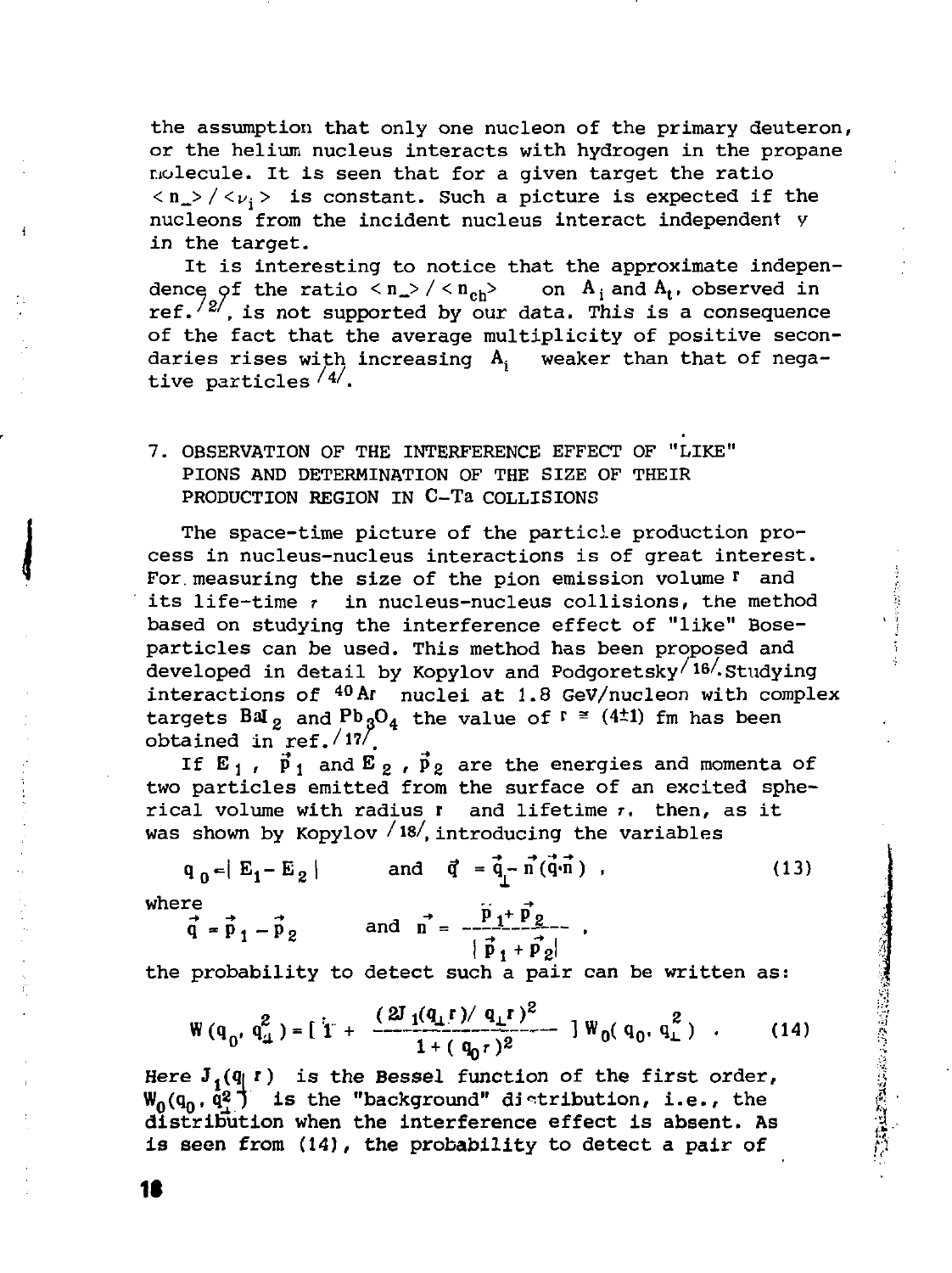genetically connected like Bose-particles is greater than that for unlike particles. The less the energy difference of the two given particles and the less the angle between their momenta, the greater the effect.

The radius г and the lifetime *т* of the emission volume of negative pions can be obtained by fitting the experimental distribution  $dN(q^{\alpha}_{0},q^{\alpha}_{1})/d(q^{\alpha}_{0},q^{\alpha}_{1})$  with functions of the form (14). However, the statistics available so far do not permit one to fit the experimental distributions with twodimensional functions, thus obtaining simultaneously both parameters  $r$  and  $r$ . So the radius of the interaction volume has been obtained by fitting the one-dimensional distribution  $R_{\pi^- \pi^-}$  with the function of the form

$$
G(q_{\perp}^{2}) = a [1 + b \frac{4J_{1}^{2}(q_{\perp}r)}{(q_{\perp}r)^{2}}] , \qquad (15)
$$

which follows from (14) under the assumption that  $r = const$ , The  $R_n \tilde{z}_n$  distribution is defined as follows

$$
R_{\pi^{-}\pi^{-}}(q_{\perp}^{2}) = \left[\frac{(dN/dq_{\perp}^{2})^{eff}}{(dN/dq_{\perp}^{2})^{bg}}\right]_{q_{0} < 300 \text{ MeV}}
$$
 (16)

where  $(dN/dq_1^2)^{eff}$  is the  $q_1^2$  differential distribution of  $(\overline{n} \ \overline{n})$  pairs produced in the same event, and  $(dN/dq<sup>2</sup>)$  bgr is the similar distribution for ( $\pi^-\pi^-$ ) pairs from different events which we used as a "background distribution". The  $R(q_1^2)$  distribution has been obtained under the restriction on the energy difference of the combined particles  $q_0$ <300 MeV. Figure 7 shows the  $R_{\pi^-\pi^-}$  distribution for C-Ta interactions. Fitting the function of the form (15) (shown in the Figure), we obtain that the radius of the pion emission volume is

 $r = (3.26 \pm 0.64)$  fm with  $\chi^2/NDF = 16.4/15$ .

#### 8. CONCLUSIONS

From the review of the experimental data it follows that inelastic cross sections of relativistic nuclei interactions with nuclei are in reasonable agreement with the calculations according to the models based on geometrical picture.

The multiplicities of negative secondary pions appear to be proportional to the number of nucleons of the incoming nucleus, which have undergone interaction in the target.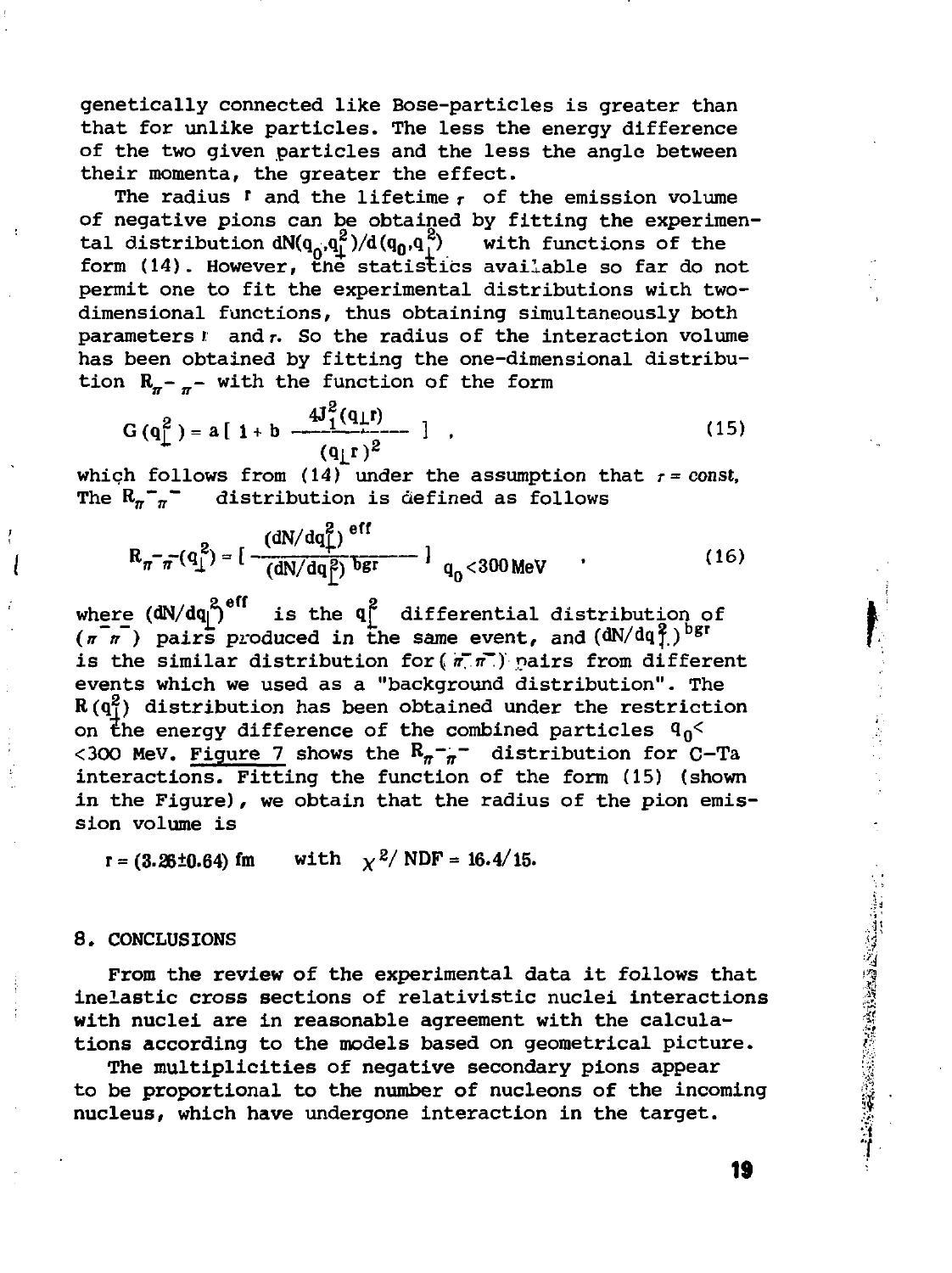

**Fig. 7.**  $R_{\eta-\eta}$  distribution as a function of  $q_i^2$  for  $\overline{q_0}$   $\leq$  300 MeV for  $\pi^-$  -meson pairs produced in C-Ta interac**tions.** 

**The broadening of the** *iT* **-multiplicity distributions, observed in the carbon exposure of the tantalum target, indicates the contribution of a new source of fluctuations, which may be due to a random character of nucleon-nucleon collisions in nuclei. The composite structure of the interacting objects seems to manifest itself here.** 

**Our results do not contradict the assumption of the independent interaction of nucleons of incoming nuclei with the target.** 

「大学の大きななどのことに、この人の人のの

**Using the "llke"-particle interference effect, we have succeeded in measuring the average size of negative pion** 

20

 $\overline{7}$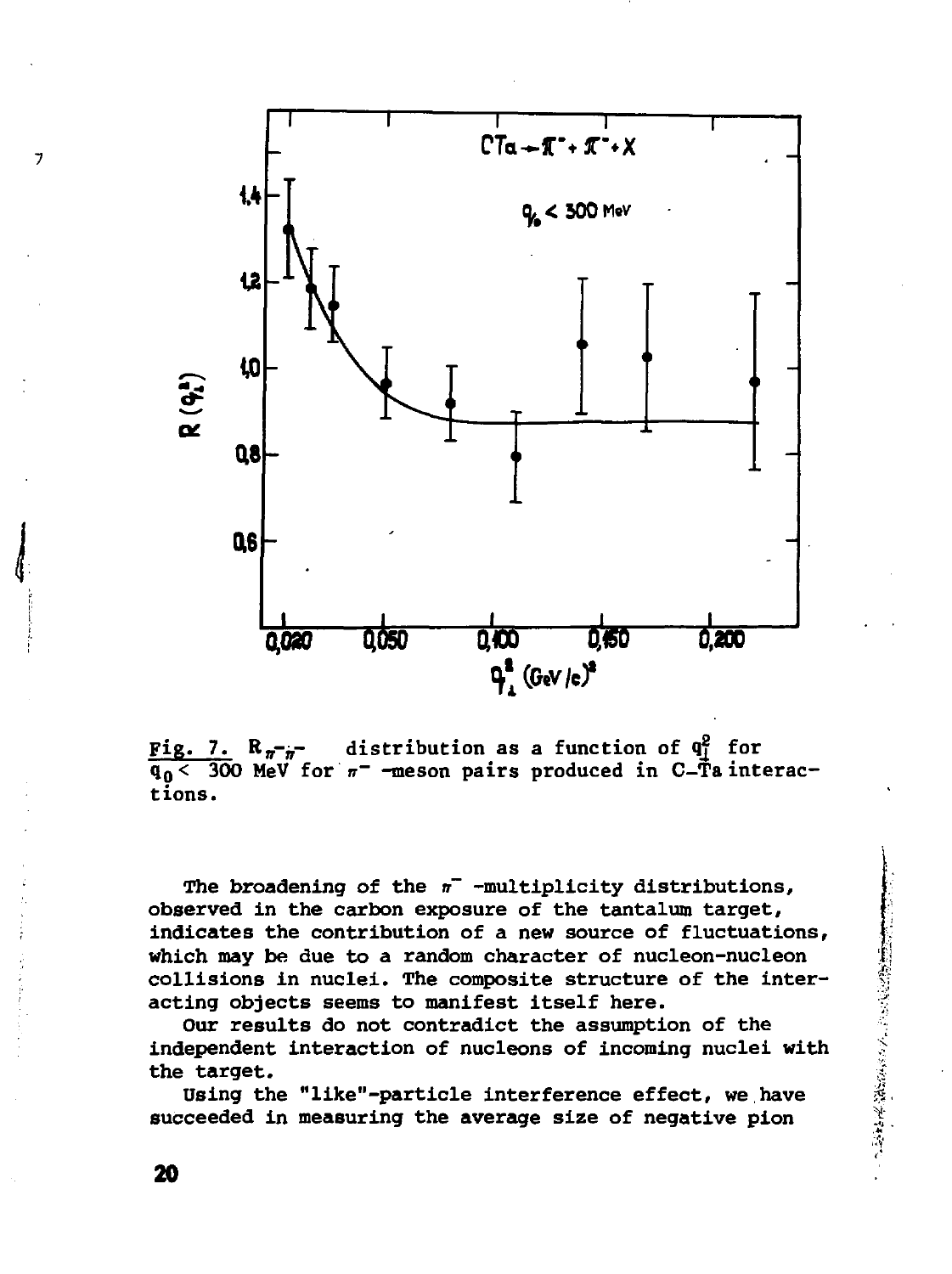emission volume in C-Ta interactions, which turned out to be  $r = (3.3 \pm 0.6)$  fm.

The authors are indebted and wish to express their gratitude to the technical staff of the 2-m propane bubble chamber and to our scanning and measuring staffs.

#### REFERENCES

**WELL STATE READER** 

医异常的 医前缀

○ (の)認定を与える アルール

- 1. Anikina M.N. et al. JINR, P1-10590, Dubna, 1977; Yad. fiz., 1978, 27, p.724. Abdurakhimov A.Kh. et al. Report No. 450. European Conf. on Part. Phys., Budapest, 1977.
- 2. Fung S.Y. et al. Phys.Rev.Lett., 1978, 40, p.292.
- 3. Abdrakhmanov E.O. et al. JINR, Pl-10779, Dubna, 1977} Yad. fiz., 1978, 27, p.1020.
- 4. Abdrakhmanov E.O. et al. JINR, El-11517, Dubna, 1978; Yad. fiz., 1978, 28, p.1304.
- 5. Ahababian N. et al. JINR, 1-12114, Dubna, 1979.
- 6. Gasparian A.P., Grigalashvili N.S. JINR, 1-11335, Dubna, 1978.
- 7. Benary O. et al. NN and ND Interactions (above 0.5 GeV/c). A compilation. UCRL-IOOO NN, 1970. Bracci E. et al. Compilation of Cross Sections, CERN/HERA, 73-1, 1973.
- 8. Bradt H.L., Peters B. Phys.Rev., 1950, 77, p.54; 1950, 80, p.943. Cleghorn T.F., Freier P.S., Waddington C.J. Can.J.Phys., 1968, 46, p.572.
- 9. Karol P.J. Phys.Rev., 1975, Cll, p.1203.
- . Fey G. et al. Z.Phys., 1973, 265, p.401.
- 11. Abdivaliev A. et al. JINR, 1-8565, Dubna, 1975; Nucl.Phys., 1975, B99, p.445.
- 12. BXeszynska E. et al. Acta Phys.Pol., 1977, B8, p.393.
- 13. **Koba** Z., Nielsen H.B., Olesen P. Nucl.Phys., 1972, **B40, p.**317.
- **14. Buras A.J.,** Dias **De** Deus J., Moller R. Phys.Lett., 1973, **47B, p.**251.
- **15. Ammosov V. et** al. Phys.Lett., 1972, 42B, p.519. **Babintsev V. et** al. Report IHEP, 1976, M-25. **Morse W. et al. Phys.Rev., 1977, D15, p.66. Barish S. et al. Phys.Rev.**, 1974, D9, p.2689. **Firestone A. et al.Phys.Rev.**, 1974, **DlO,** p.2080.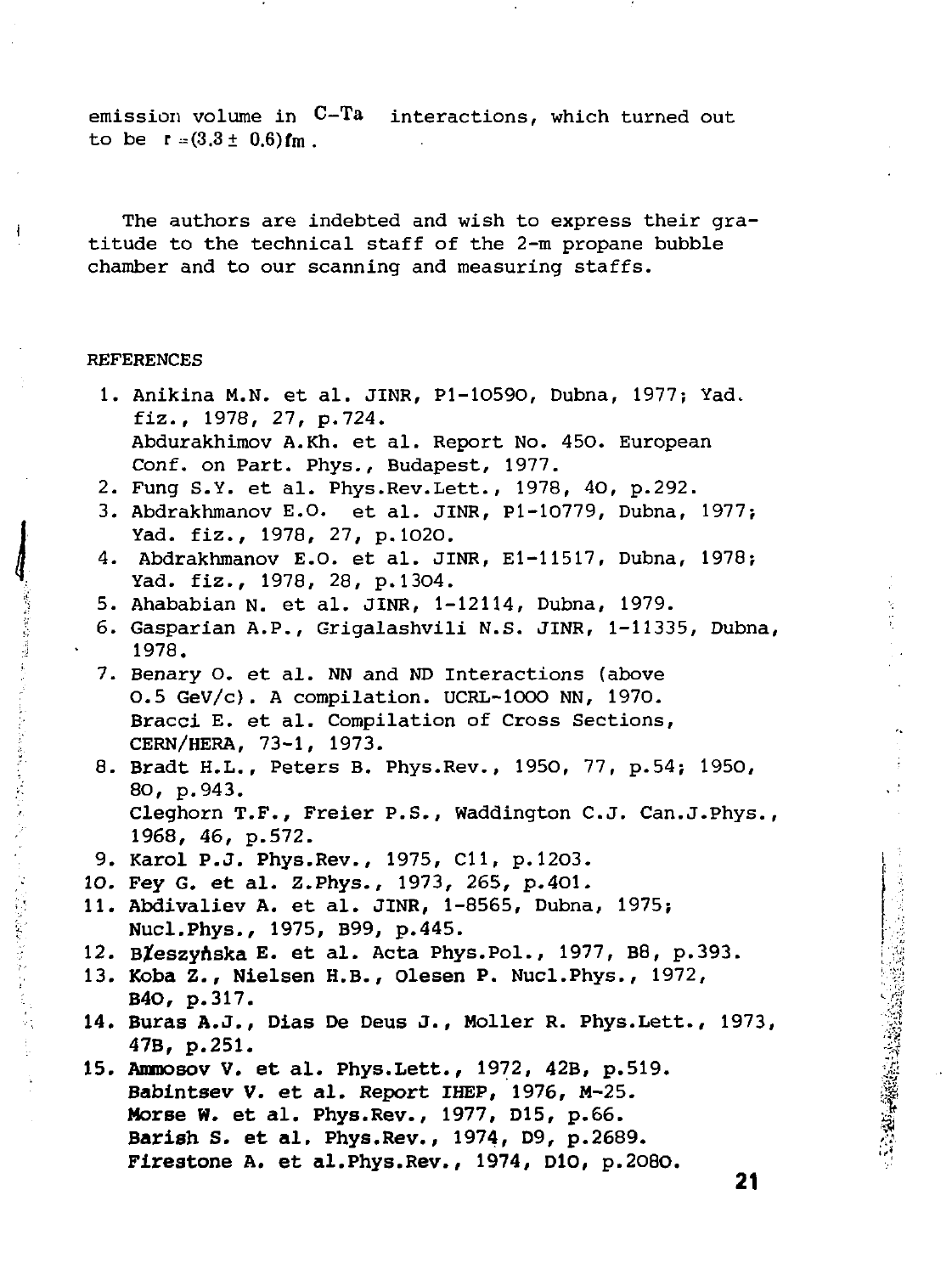- 16. Коруlov G.I., Podgoretsky M.I. Yad.fiz. , 1973, 18, p.656} JETP, 1975, 69, p.414.
- 17. Fung S.y. et al. Phys.Rev.Lett., 1978, 41, p.1592.
- 18. Kopylov G.I. Phys.Lett., 1974, 50B, p.472.

Received by Publishing Department on June 14 1979.



 $\mathbf{I}$ 

 $\sim 10^{-1}$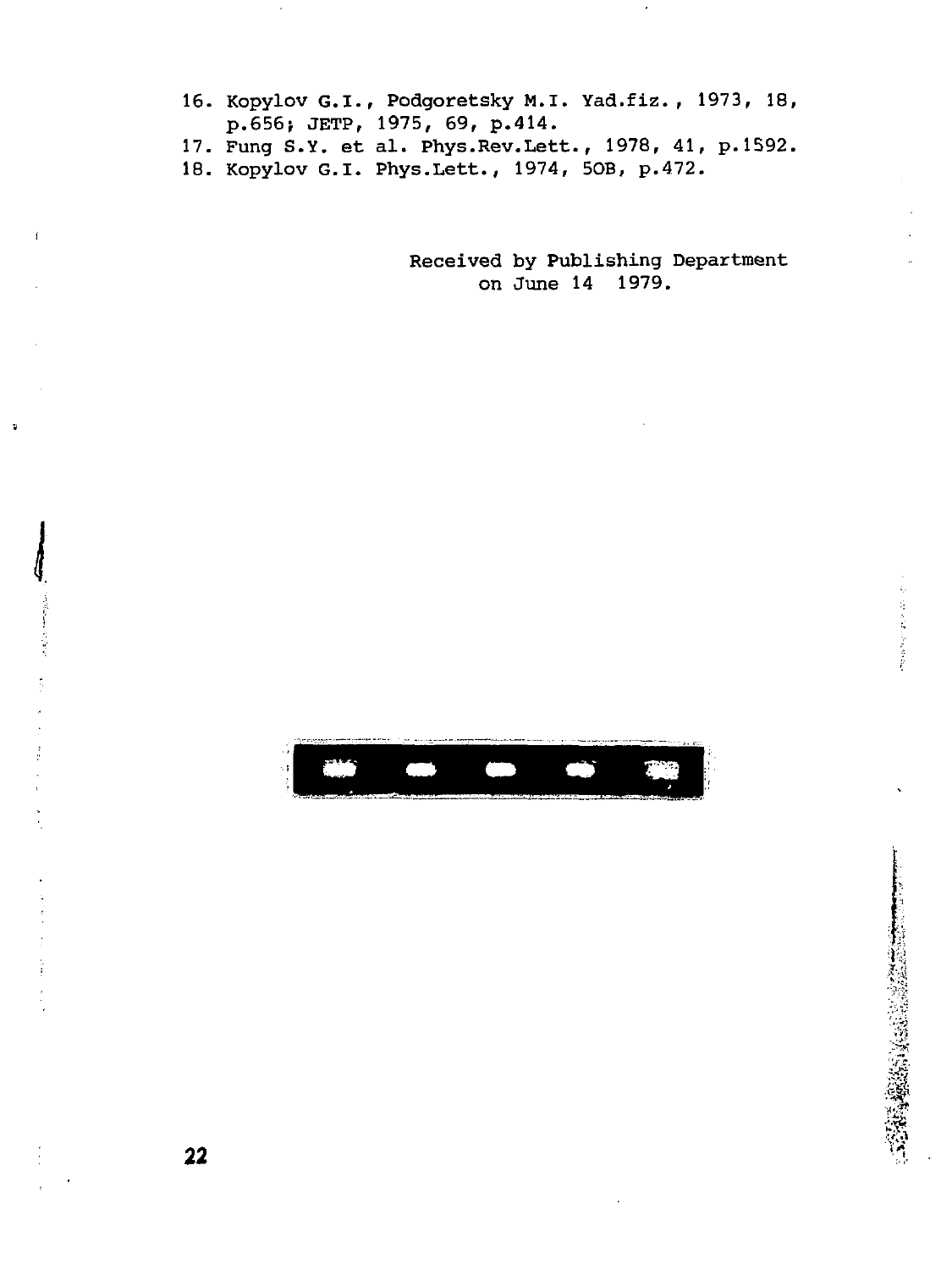## **WILL YOU FILL BLANK SPACES IN YOUR LIBRARY?**

**You can receive by post the books listed below. Prices - in US \$,** 

k

i.

**including the packing and registered postage** 

| P1,2-7642  | of the International<br>Proceedings<br>School of Young Physicists on High<br>Energy Physics. Gomel, 1973.                                        | 10.53 |
|------------|--------------------------------------------------------------------------------------------------------------------------------------------------|-------|
| D1,2-8405  | Proceedings of the IV International<br>Symposium on High Energy and Ele-<br>mentary Particle Physics. Varna,<br>1974.                            | 3.89  |
| P1,2-8529  | The International School-Seminar of<br>Young Scientists. Actual Problems<br>of Elementary Particle Physics. So-<br>chi, 1974.                    | 4.70  |
| D6-8846    | XIV Symposium on Nuclear Spectro-<br>scopy and Nuclear Theory. Dubna,<br>1975.                                                                   | 3.70  |
| E2-9086    | Proceedings of the 1975 JINR-CERN<br>School of Physics. Alushta, 1975.                                                                           | 16.00 |
| D13-9154   | Proceedings of the International Mee-<br>ting on Proportional and Di ift Cham-<br>bers, Dubna, 1975.                                             | 10.00 |
| D1.2-9224  | Proceedings of the IV International<br>Seminar on High Energy Physics<br>Problems. Dubna, 1975.                                                  | 4.80  |
|            | Proceedings of the VI European Con-<br>ference on Controlled Fusion and<br>Plasma Physics. Moscow, 1973, v.II.                                   | 15.00 |
| D13-9287   | Proceedings of the VIII Internatio-<br>nal Symposium on Nuclear Electro-<br>nics. Dubna, 1975.                                                   | 6.6   |
| D7-9734    | of the International<br>Proceedings<br>School-Seminar on Reactions of Hea-<br>vy lons with Nuclei and Synthesis<br>of New Elements. Dubna, 1975. | 4.86  |
| D-9920     | Proceedings of the International<br>Conference on Selected Topics in<br>Nuclear Structure. Dubna, 1976.                                          | 15.00 |
| D2-9788    | Nonlocal, Nonlinear and Nonrenor-<br>malizable Field Theories. Procee-<br>dings of the IVth International Sym-<br>posium. Alushta, 1976.         | 4.20  |
| D1,2-10400 | Proceedings of the XVIII Internatio-<br>nal Conference on High Energy Phy-<br>sics. Tbilisi, 1976, 2 voiumes.                                    | 25.00 |
| D9-10500   | Proceedings of the Second Symposi-<br>um on Collective Methods of Acce-<br>leration. Dubna, 1976.                                                | 11.00 |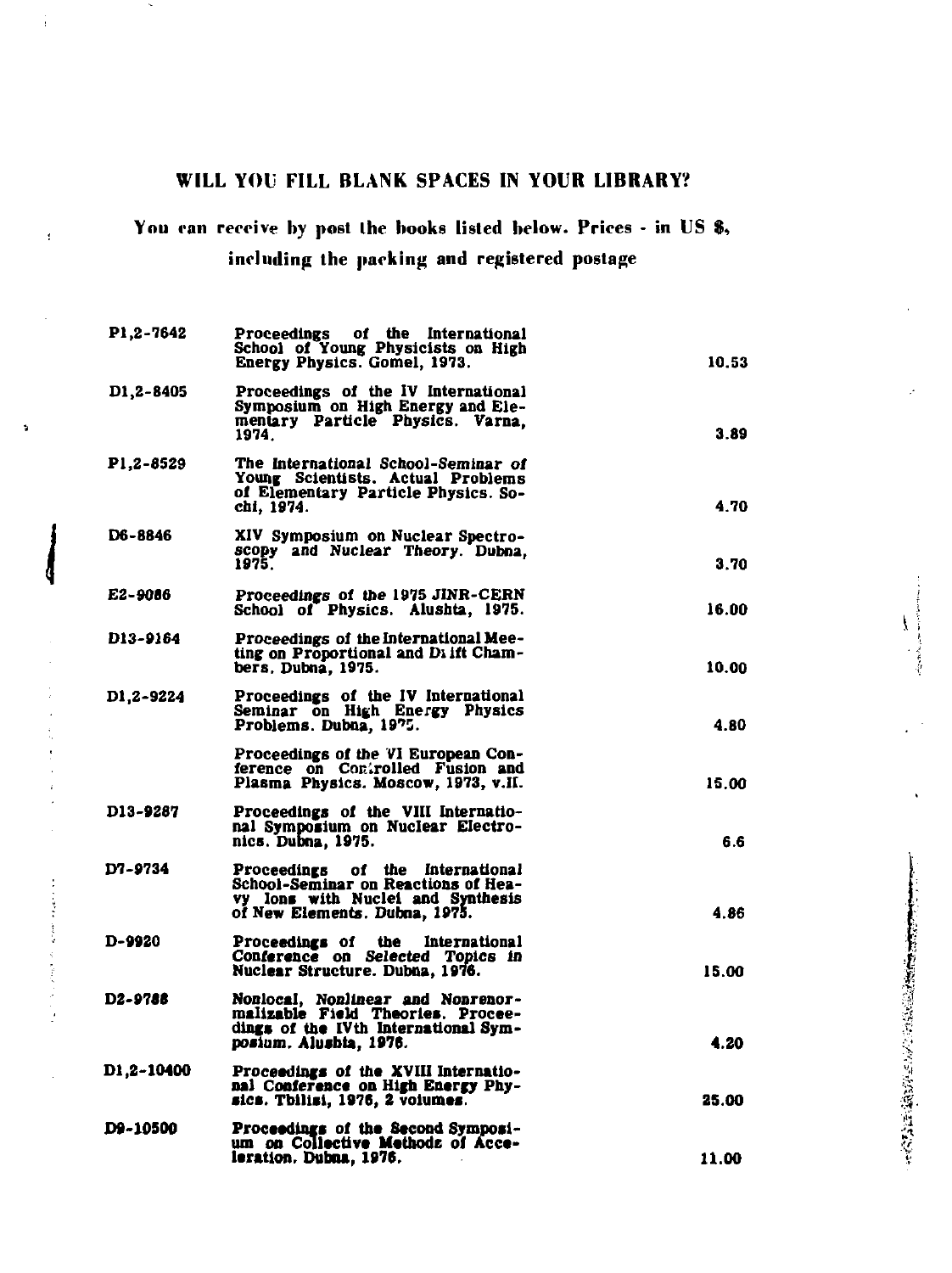| D2-10533     | Proceedings of the X International<br>School on High Energy Physics for<br>Young Scientists. Baku. 1976.                                      | 11.00 |
|--------------|-----------------------------------------------------------------------------------------------------------------------------------------------|-------|
| D13-11182    | Proceedings of the IX International<br>Symposium on Nuclear Electronics.<br>Varna, 1977.                                                      | 10.00 |
| D10.11-11264 | Proceedings of the International<br>Meeting on Programming and Mathe-<br>matical Methods for Solving the Phy-<br>sical Problems. Dubna, 1977. | 13.00 |
| D17-11490    | Proceedings of the International<br>Symposium on Selected Problems of<br>Statistical Mechanics. Dubna, 1977.                                  | 18.00 |
| D6-11574     | Proceedings of the XV Symposium<br>on Nuclear Spectroscopy and Nuc-<br>lear Theory. Dubaa, 1978.                                              | 4.70  |
| D3-11787     | Proceedings of the III International<br>School on Neutron Physics. Alush-<br>ta. 1978.                                                        | 12.00 |
| D13-11807    | Proceedings of the III International<br>Meeting on Proportional and Drift<br>Chambers. Dubna, 1978.                                           | 14.00 |

**Orders for the above-mentioned books ran be sent al the address: Publishing Department, JINR** 

**Head Post Office, P.O. Box 79 101000 Moerow, USSR** 

 $\overline{\phantom{a}}$ 

ł,

 $\overline{\phantom{a}}$ 

人名英格兰英爱尔兰